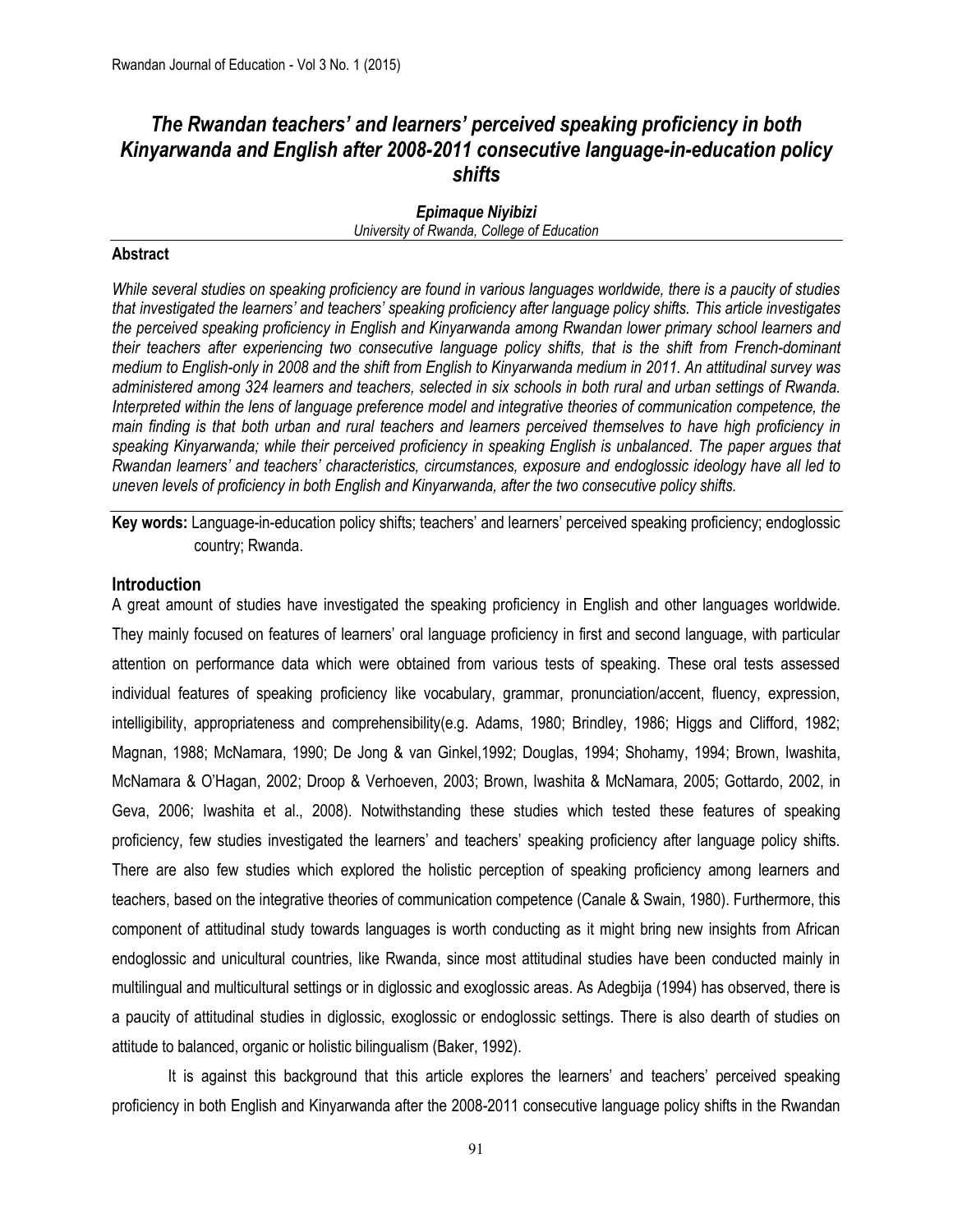lower primary schools, as an implication of the implementation of language policy in education. The article is extracted from an extended empirical study, which investigated the lower primary school teachers' and learners' attitudes and experiences with the 2008-2011 consecutive language-in-education policy shifts in Rwanda. The exploration of attitudes in the extended study focused on components like learners and teachers' satisfaction with the policy shifts, their language preference, their actual language use and language proficiency after the two consecutive policy shifts. This article focuses exclusively on their perceived proficiency in speaking English and Kinyarwanda, after experiencing the shift to English medium in 2009-2010 and to Kinyarwanda medium in 2011-2012. It explores their perceived level of proficiency in speaking Kinyarwanda and English, as yielded by quantitative data; and the reasons justifying their perceptions, as yielded by qualitative data.

### **Brief literature review and Theoretical framework**

This study was guided by two theoretical frameworks, namely the language preference model (Spolsky, 1989) and the integrative theories of communication competence (Canale & Swain, 1980; Bachman, 1990). The choice of two theoretical frameworks was dictated by the fact that this article focuses on speaking proficiency from a holistic perspective; and Canale and Swain's (1980) "integrative theories of communication competence" and Bachman's (1990) "communicative language ability-CLA" were found appropriate to guide the inquiry. These theories combine and integrate 'theories of basic communication skills' and 'sociolinguistic perspectives on communicative competence' (Canale & Swain, 1980), which inform communication skills that participants needed to have for their proficiency in speaking English and Kinyarwanda. The literature below describes the speaking proficiency assessed from an integrative communication competence perspective.

#### **Speaking proficiency and its assessment theories**

The language theories in the 1960s tended to focus on four language skills or language abilities, namely listening, speaking, reading and writing; as well as on language components such as grammar, vocabulary, phonology and graphology (Baker, 2006, p.14). Recent theories added aspects that were ignored in the earlier theories, such as integrated skills, probing the competence of other people in a conversation, and socio-cultural and socio-linguistic context of language (Baker, 2006, p.14); but this article focuses on learners' and teachers' speaking proficiency only.

The term 'speaking proficiency' is still said not to be clear of what it entails (Iwashita, Brown, McNamara & O'Hagan, 2008); and it may be used quite differently from researcher to researcher (Galloway, 1987; McNamara, 1996). However, Iwashita et al. (2008) indicate that the term 'proficient' is often used interchangeably with terms like 'fluent', 'competent', 'knowledgeable', 'bilingual', 'good', etc, especially in Applied Linguistics literature. Speaking proficiency as part of language competence is still complex because it involves a number of aspects. Bachman (1990) describes it as the 'unseen' and posed the question "How do you accurately or adequately assess the invisible?" Also, the term 'language proficiency' overlaps with 'communicative competence' and 'language ability'.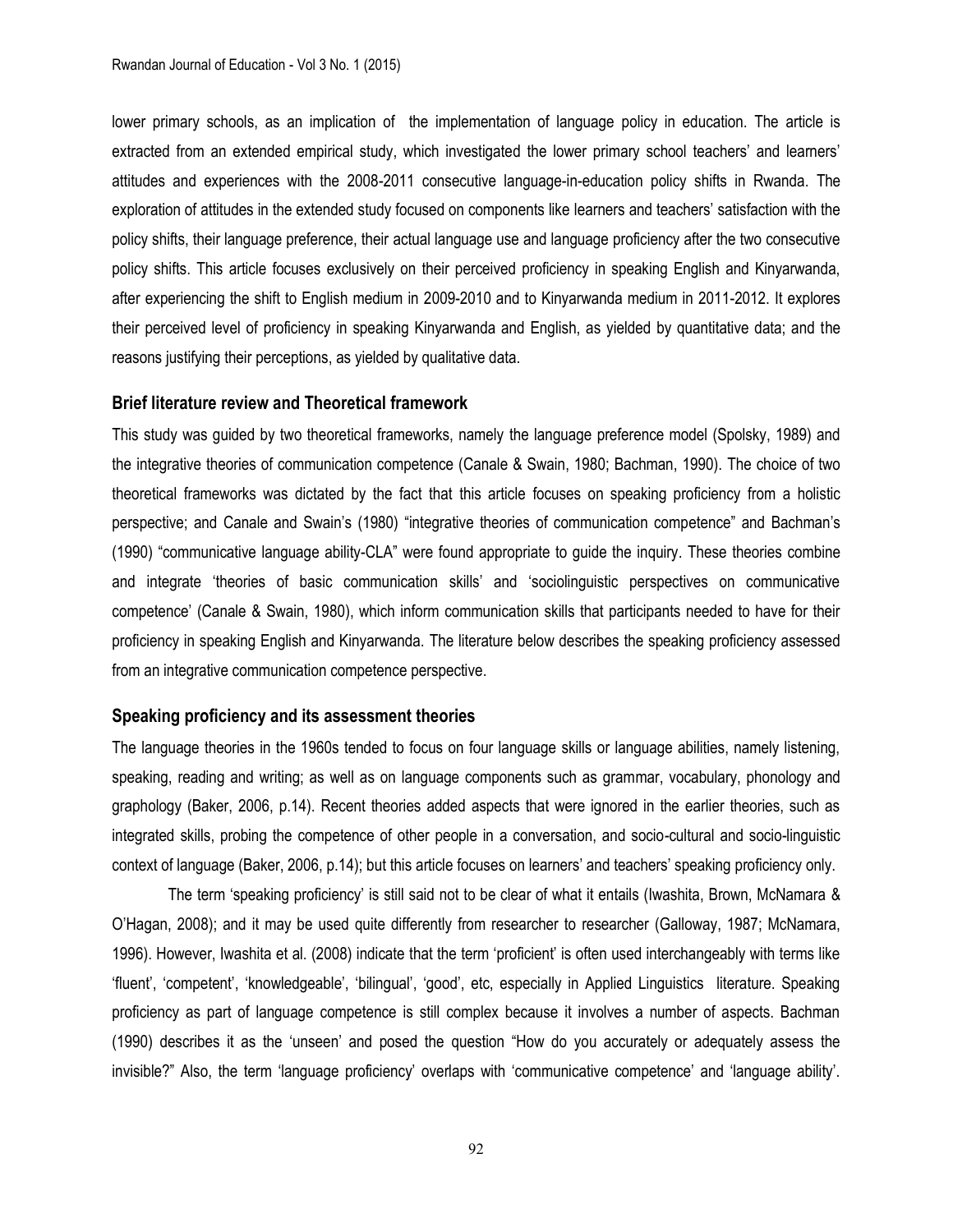Piggin (2012, p. 80) has put it that these three terms "describing L2<sup>9</sup> knowledge and use and performance…have become synonymous to some extent". That is why speaking proficiency as a component and synonym of language competence is still said to be complex to define; but Canale (1983, p. 5) had defined communicative competence as "the underlying systems of knowledge and skill required for communication". The level of speaking proficiency in L1 is often higher than in L2 or in additional language. American Council on the Teaching of Foreign Languages (ACTFL) guidelines (1985 and 1999) present spoken proficiency in second language in terms of communicative growth, in which proficiency is constituted by four factors, namely function, content, context and accuracy; and these are elements of the types of language competence described below.

# **Assessing speaking proficiency from an integrative communication competence perspective**

Since competence in a language is viewed as an integral part of language performance, Baker (2006) observes that measuring language competence cannot simply use pencil and paper tests or classroom tests; it rather needs to use creative, unpredictable and contextualized communicative performance testing. It is likely the reason why, as Iwashita et al. (2008) have observed, a great amount of studies that investigated the character of language proficiency were based on performance data which were obtained from language tests, including oral assessments (e.g. Adams, 1980; Brindley, 1986; Higgs & Clifford, 1982; Magnan, 1988; McNamara, 1990; De Jong & vanGinkel,1992; Douglas, 1994; Shohamy, 1994; Brown et al., 2002; Droop & Verhoeven, 2003; Brown et al., 2005; Gottardo, 2002, in Geva, 2006; Iwashita et al., 2008). These studies tested various individual features of performance to determine and judge their speaking proficiency. The salient features which were tested for speaking proficiency in some of the studies above included vocabulary, grammar, pronunciation, fluency, expression, intelligibility, appropriateness and comprehensibility.

The perceived proficiency in this article implies a self-evaluative judgment which was made by teachers and learners in regard to their speaking proficiency in both English and Kinyarwanda after the two shifts. Their judgment was not based on a specific language speaking proficiency test or any other performance scale; it was rather based on broad estimation of their speaking proficiency. That is why it was guided by Canale and Swain's (1980) 'integrative theories of communication competence' and Bachman's (1990) 'model of language competence', as a theoretical framework.

Canale and Swain (1980) indicate that those theories are integrative in the sense that they combine what they described as 'theories of basic communication skills' and 'sociolinguistic perspectives on communicative competence'. The 'theories of basic communication skills' focus on "the minimum (oral) communication skills needed to cope in a second language situation" that the learner is likely to face (Canale & Swain, 1980, p.19). In this regard, they reiterated Savignon (1972) and Schulz's (1977) concerns about the skills that the learners need to have to get their meaning across or say what they really want to say. They also reiterated Van Ek's (1976) 'threshold level' which

 $\overline{\phantom{a}}$ 

<sup>&</sup>lt;sup>9</sup> Second Language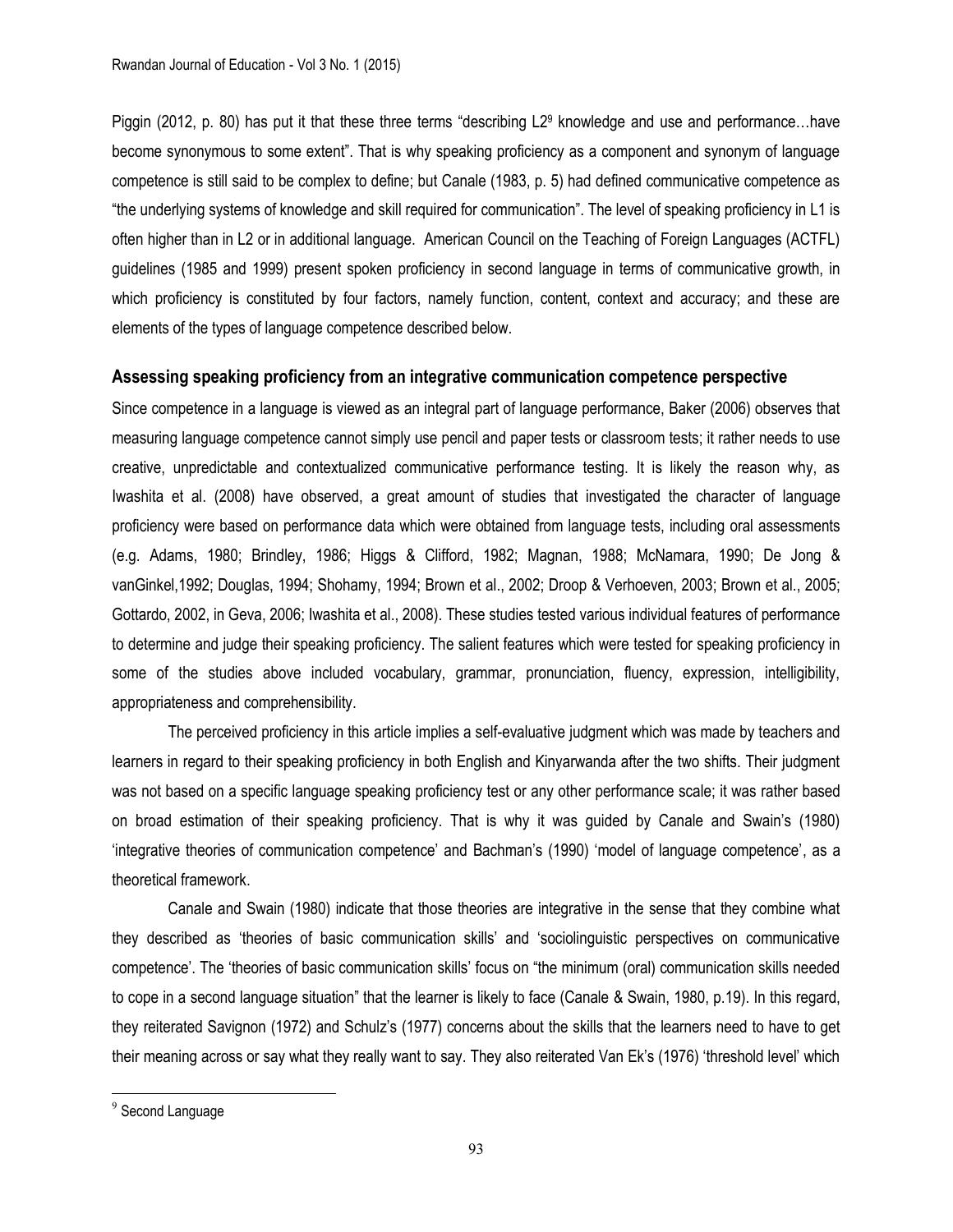enables learners to linguistically survive in their spoken communication with foreigners/visitors in everyday situations or to establish and maintain social contacts (Canale & Swain, 1980). The 'sociolinguistic perspectives on communicative competence' focus on what Halliday (1973) and Hymes (1967, in Canale & Swain, 1980, p.19) described as "the interrelation between language situation and social context". This is what Hymes (1972, in Canale & Swain, 1980) referred to as communicative competence which entails an interaction of grammatical, psycholinguistic, sociolinguistic and probabilistic systems of competence. This entails Condition 1 of Spolsky's general theory, which suggests that the learner's knowledge of a second language form a systematic whole (Spolsky, 1989). Such a condition embeds the concept of interlanguage, which entails Spolsky's (1989) process and competence models.

As for Bachman's (1990) model of language competence, refined by Bachman and Palmer (1996) and critiqued by McNamara (2003) and Baker (2006), it considers both language competence and language performance. Language competence involves two kinds of competence, namely organizational competence and pragmatic competence. Organizational competence also involves two aspects of competence, namely grammatical competence (like knowledge of vocabulary, morphology, syntax and phonology or graphology) and textual competence, which involves knowledge of conventions for joining spoken or written utterances (Bachman, 1990; Baker, 2006). Pragmatic competence also includes two aspects of competence, namely illocutionary competence (like language functions and speech strategies) and sociolinguistic competence (such as sensitivity to the context where the language is used, appropriateness to the person or the situation, sensitivity to differences in dialects, registers and cultural variations (Bachman, 1990; Baker, 2006). Canale (1983) had earlier divided sociolinguistic competence into two separate components, namely sociolinguistic and discourse competence; then Bachman and Palmer (1996) added strategic competence, with personal characteristics of the individual language user, where individuals constantly plan, execute and assess their communication strategies. All these integrated components of language competence constitute the baseline for learners' and teachers' assessment of their proficiency in speaking a language. Although the participants in this study were not aware of these theories, the researcher deduced that their self-evaluative judgment was based on those 'integrative theories of communication competence' in estimating their perceived speaking proficiency English and Kinyarwanda after experiencing the two shifts.

### **Assessing speaking proficiency through BICS and CALP**

In addition to the learners' and teachers' self-assessment of their perceived speaking proficiency from a holistic and integrative perspective of communication competence, their own estimation of their speaking proficiency in Kinyarwanda and English also took into consideration BICS and CALP. These two concepts which were introduced by Cummins (1979, 1980) stand for Basic Interpersonal Communicative Skills (BICS) and Cognitive Academic Language Proficiency (CALP). Cummins (1979, 1980) introduced these concepts to distinguish between language skills needed for social interactions and daily communication (BICS) and academic language or language used at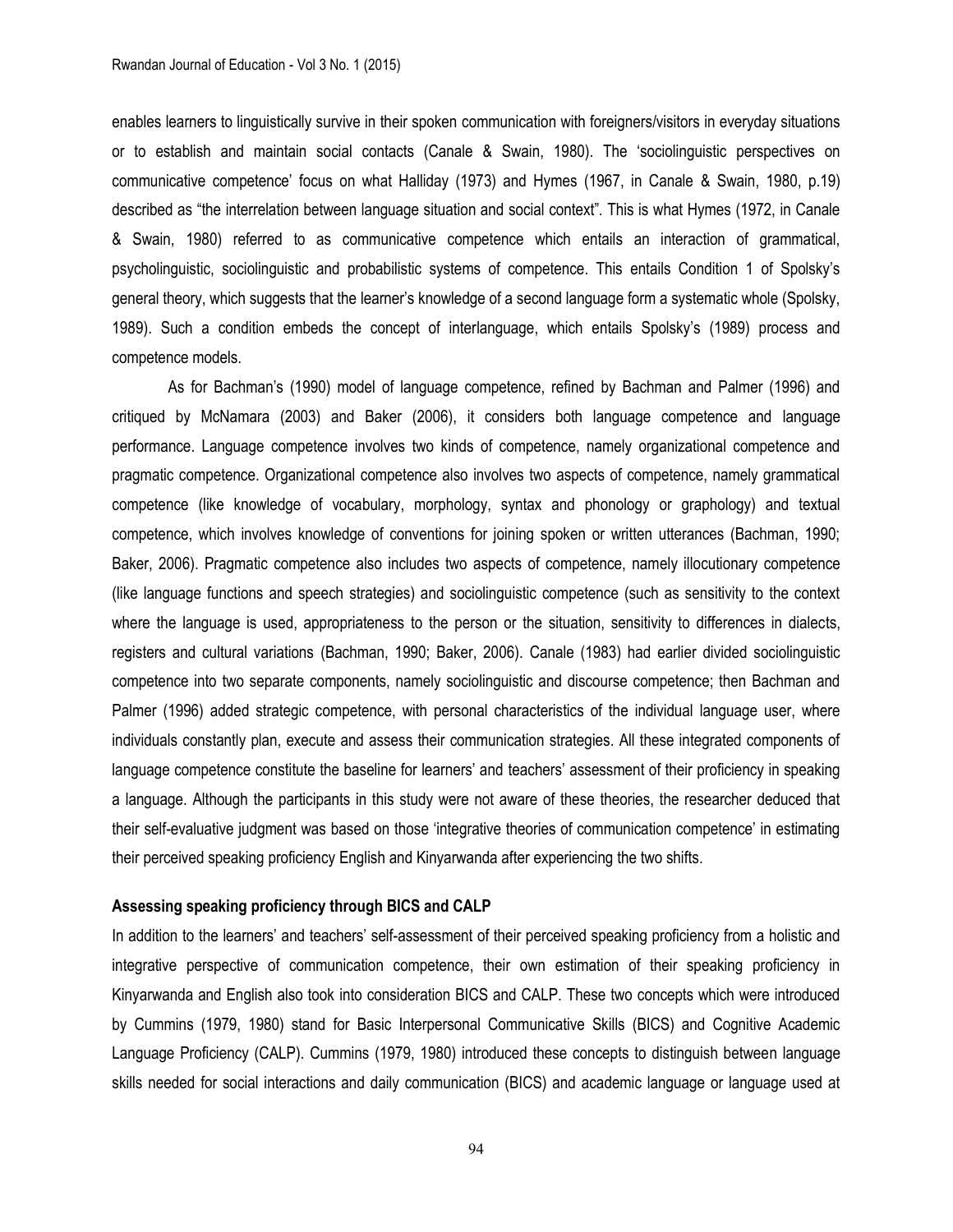school for academic purposes (CALP). BICS entails less highly cognitively demanding tasks which mainly involve speaking for social and day-to-day interactions between people, while CALP is more highly cognitively demanding tasks like writing, reading, listening and speaking for any academic purpose, including subject area content material (Cummins, 1979, 1980, 2000; Haynes, 2007). In this regard, the teachers and learners estimated their perceived proficiency in speaking Kinyarwanda and English by assessing simultaneously their ability in what Cummins (2000) described as conversational communication and academic language proficiency; which tends to be in line with what Ong (1982, in Spolsky, 1989, p. 43) described as "oral versus literate", or what Gibbons (1991, in Cummins, 2000, p. 69) termed "playground language and classroom language". Their estimation weighed up both BICS and CALP levels of their speaking proficiency component.

### **Assessing speaking proficiency through a language preference model**

In addition to integrative theories of communicative competence, Spolsky's (1989) language preference model was also found appropriate for guiding this inquiry because conditions 1, 2 and 7 of this model view the learners' language proficiency as their knowledge of L2 that forms a systematic whole, and they focus on learners' attainment of approximate native speakers' language as well as on their academic skills development.

Generally, this model describes 74 conditions that enable the achievement of various possible outcomes in second language learning (Spolsky, 1989). To be able to develop this theory, Spolsky (1989) based his observations on the "complexity of the circumstances under which second languages are learned, or failed to be learned" (Spolsky, 1989, p. 2), bearing in mind both the success and failures of several previous methods that had been used in language teaching in the world.

The innovation of Spolsky's (1989) model of second language learning is that it was presented in the form of a mathematic formula, which is applied to second language learning, and the formula is **Kf = Kp + A + M + O**. As Spolsky (1989) describes this formula, **K** stands for the knowledge and skills in the second language of the learner, **f** stands for future time and **Kf** stands for the learner's L2 knowledge and skills at some future time. **Kp** stands for the learner's knowledge and skills at the moment, including his/her knowledge of first language, third language and any other languages. **A** stands for components of learner's ability including psychological, biological, intellectual and cognitive skills. **M** stands for learner's affective factors such as personality, attitudes, motivation, and anxiety while **O** stands for opportunity for learning the language, including the time for learning, formal or informal situations where the learner is exposed to the language.

The additive symbol in Spolsky's formula indicates the interaction and symbiosis of all components in facilitating the learning. If any of the components is absent, there can be no learning and the greater the components are, the greater the amount of learning (Spolsky, 1989). Although this general theory focuses on the second language learning, Spolsky (1989) believes that its principles apply to the development of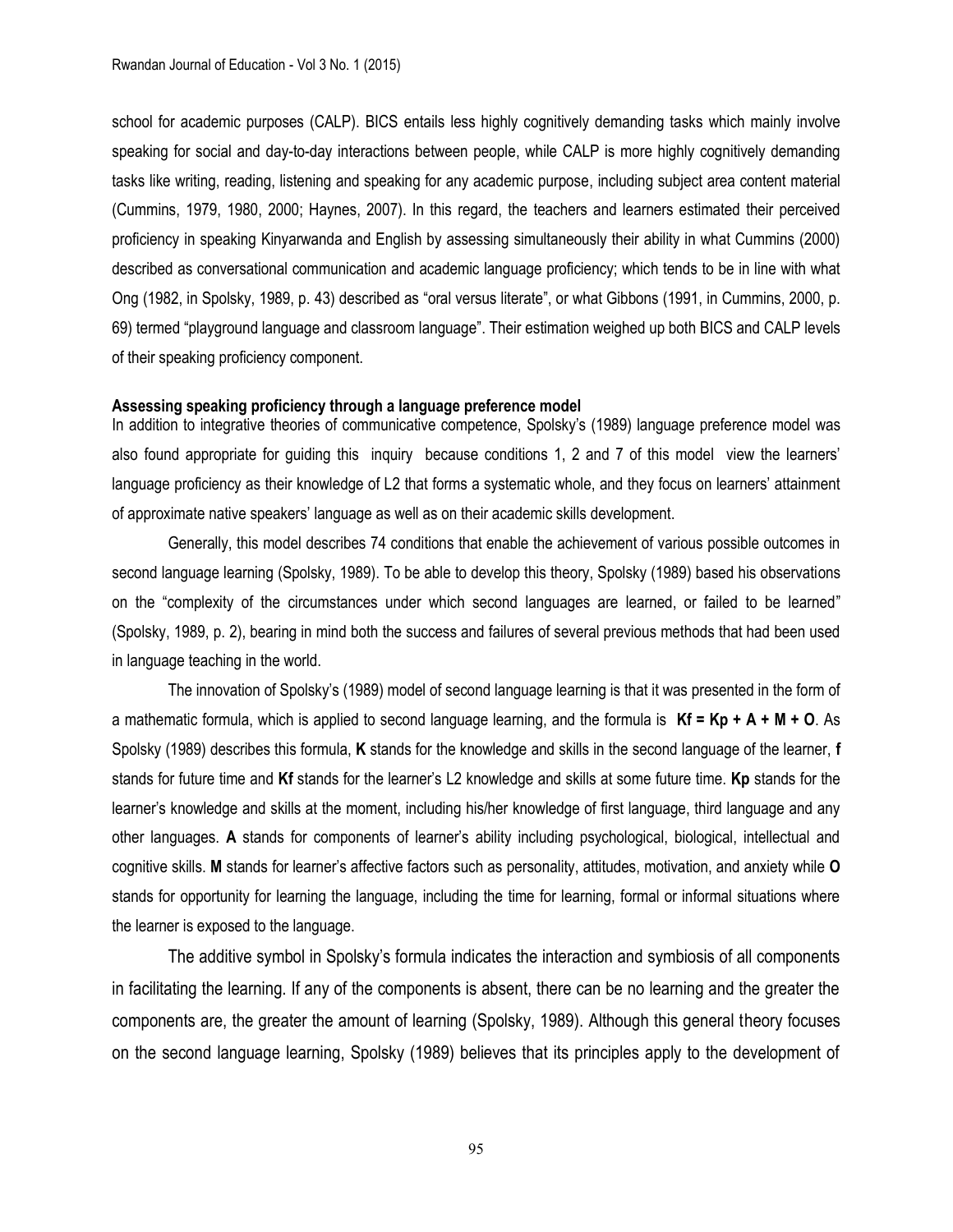skills and knowledge in the mother tongue and that is why it is useful in assessing participants' proficiency in speaking Kinyarwanda and English after language policy shifts.

# **The 2008-2011 consecutive language policy shifts in Rwandan schools**

The two languages under investigation in this article, namely Kinyarwanda and English, are both official languages, but Kinyarwanda is also a national language. This is stipulated in Article 5 of the New Constitution of the Republic of Rwanda, which was adopted on 4<sup>th</sup>June 2003: "the national language is Kinyarwanda; the official languages are Kinyarwanda, French and English" (Republic of Rwanda, 2003). While Kinyarwanda, English and French have different social statuses in Rwanda, they all have an equal status as official languages. This equal status started after 1994, because Kinyarwanda and French were used as media of instruction (MoI) before 1994, then English was also legalized by the 1996 constitution as a MoI and all the three languages were used as MoI and taught as schools subjects at different levels of education (Rwanda's Ministry of Education - MINEDUC, 1995, 2004, 2008). Such an equal status between the three languages after 1994 was also emphasized by the fact that they continued to be used on television, radio, newspapers and other types of media (Kabanza, 2003), and it continued up to 2008, when French was dropped as a medium of instruction at all levels of education. Hence, as Niyibizi (2010) and Sibomana (2015) argued, the adoption of English as a sole medium of instruction from grade one on  $8<sup>th</sup>$  October 2008 and the dropping of French as a medium of instruction would definitely have affected the status of French and Kinyarwanda, even if the two languages were still taught as subjects and used in various areas, including mass media.

On 11th February 2011, the Rwandan Government opted to shift back to Kinyarwanda as a medium of instruction in lower grades. This seems to have uplifted the status of Kinyarwanda again, and it tends to contradict Rassool's (2007) assertion that Kinyarwanda has remained less developed because it was not the language of instruction beyond primary school; as well as Samuelson and Freedman's (2010, p.193) argument that "Kinyarwanda has received some of the benign neglect that has been the fate of many other African languages". Hence, after experiencing these two consecutive policy shifts, this article explores the learners' and teachers' perceived proficiency in speaking Kinyarwanda and English.

# **Methods**

This article attempted to answer the following research question:

"What is the learners' and teachers' perceived level of speaking proficiency in both Kinyarwanda and English after the two consecutive language policy shifts?" A number of data collection instruments and analysis methods were used to collect and make sense of the data from 324 participants, as discussed below.

# **Participants**

The study was conducted among 324 Rwandan lower primary school teachers and learners who experienced the 2008-2011 consecutive language-in-education policy shifts. They were selected countrywide through a multi-stage sampling technique. While the pre-2008 language policy allowed lower primary schools to choose either French,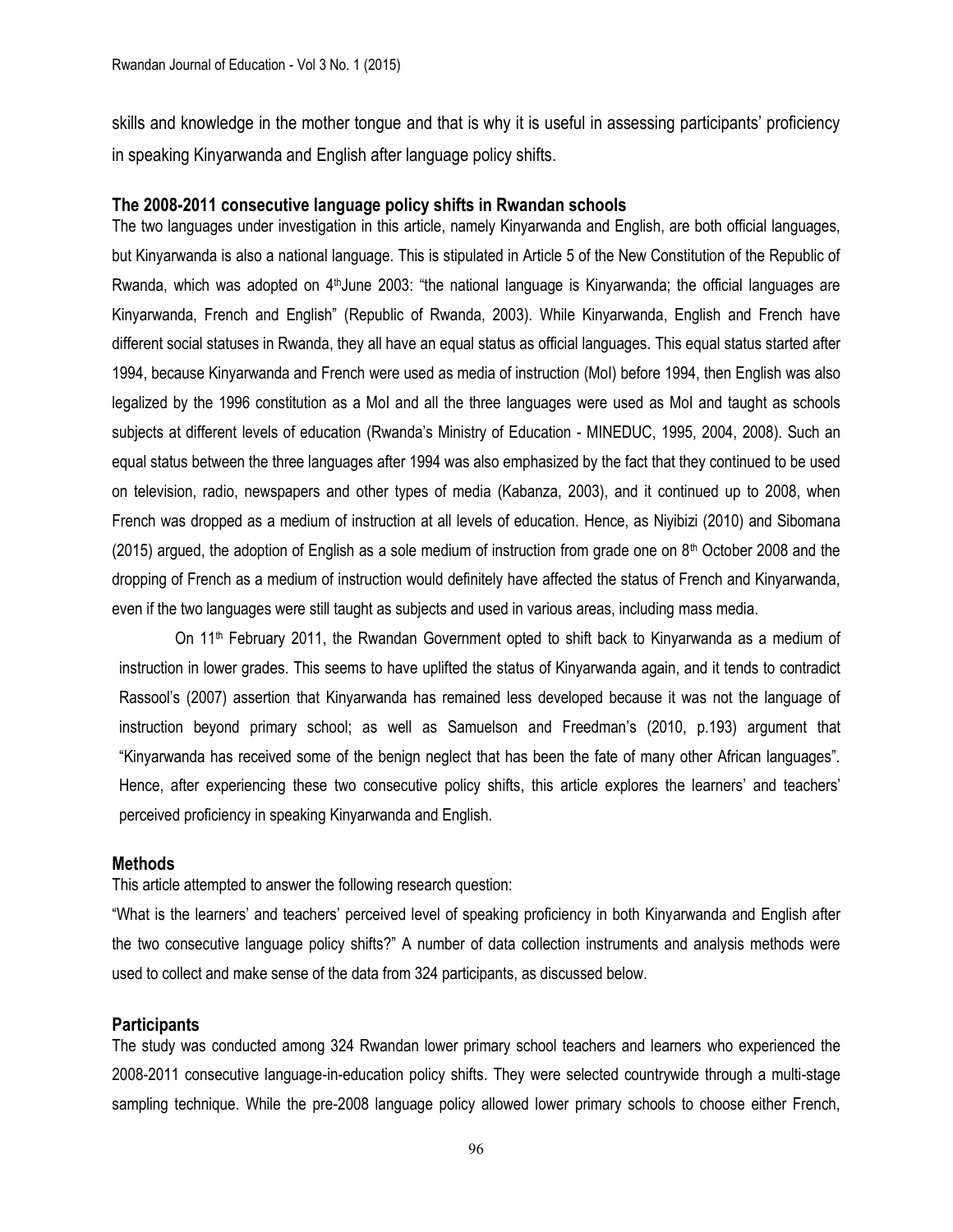English or Kinyarwanda or a combination of two as a medium of instruction, the participating learners experienced the medium of either of the three at nursery school level, they then shifted to English medium in grade 1 in 2010, and shifted again to Kinyarwanda medium in grade 2-3 in 2011-2012. The 324 participants included 300 learners, 18 teachers and six heads of schools from six primary schools. The 300 learners were primary grade three pupils and were aged between 8 and 11; while the teachers are those who taught them in primary grade one, grade two and grade three. As for the principals or heads of schools, they are those who monitored both the learners and the teachers during those two consecutive policy shifts. Their teachers had used either French or English as media of instruction in teacher training colleges, and had learned Kinyarwanda as a school subject. The selected teachers had a long experience in teaching and had been teaching mainly in French before the shift to English medium.

These participants were selected from six primary schools countrywide, including two public, two subsidized and two private primary schools. One class of 50 learners was selected from each of the six schools. Schools were selected in both urban and rural settings and that is why three schools (with 150 learners, 9 teachers and 3 heads of schools) were selected in rural areas and other three (with same number) were selected in urban areas.

#### **Instruments**

The instruments that were used for data collection included an attitudinal survey which was administered to 300 learners and 18 teachers; it was supplemented with 6 in-depth individual interviews with heads of schools, focus group discussions with 6 groups of learners and 6 groups of teachers, as well as 6 classroom observation sessions and 6 observation sessions on the school playground.

#### **Analysis**

The research design was mixed methods, where both quantitative and qualitative data were analyzed concurrently and integratively (Creswell, 2009). Quantitative data were analyzed through descriptive statistics, with bivariate analysis for comparison between urban and rural teachers and learners. Quantitative analysis also highlighted the frequency distribution of their perceived proficiency in speaking English and Kinyarwanda after experiencing the two consecutive language policy shifts. Qualitative findings which were yielded by interviews and observations provided reasons for their perceptions.

As the study involved young learners whose age varied between 8 and 11 during data collection, the reliability and validity of their information were ensured by piloting the instruments, asking them simple questions, triangulating their information and drawing from experiences of other studies which successfully managed to investigate language attitudes among children. For example, Bokhorst-Heng and Caleon (2009) investigated language attitudes among Primary grade 5 pupils whose age was around 10 years, in Singapore; while Jardine (2008) investigated the language attitudes among the primary school children aged 10 to 11 in the Western Cape in South Africa, to name just two. The technique of triangulation was also used to ensure validity. Two types of triangulation which were used are mainly methodological triangulation, where different measures or research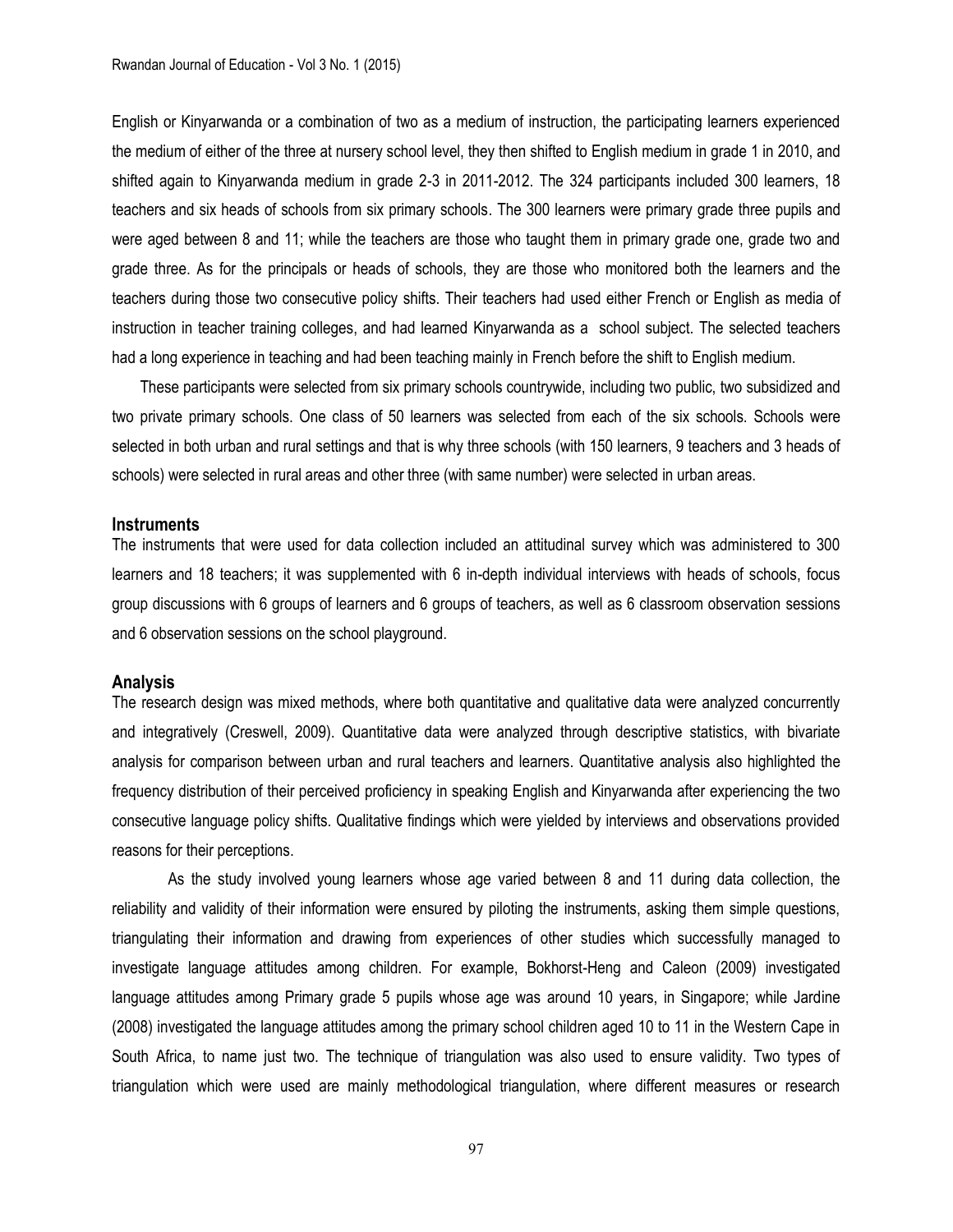methods were used to investigate the phenomenon and theoretical triangulation, where two theoretical perspectives were used to interpret the same set of data (Mackey & Gass, 2005). Learners provided reliable information, which was triangulated with the one provided by their teachers and heads of their schools.

# **Results**

The results of the study are arranged starting with teachers' perceived proficiency in speaking Kinyarwanda and in speaking English, followed by the learners' perceived proficiency in speaking each of the two languages.

# **Teachers' perceived proficiency in speaking Kinyarwanda after the shifts**

Analyzing the data through bivariate analysis for urban-rural divide, it was revealed that a high number of urban and rural teachers perceived themselves to be highly proficient in speaking Kinyarwanda after the two consecutive policy shifts, as illustrated in Figure 4.1 below. They responded to the question: "Can you estimate your current level of proficiency in speaking Kinyarwanda, after having used consecutively English and Kinyarwanda to teach your lessons from 2009 to 2012?"



*Figure 4.1: Comparison between urban and rural school teachers in terms of their perceived level of speaking Kinyarwanda after consecutive language policy shifts*

It is evident that both urban and rural school teachers perceived themselves as having high level of proficiency in speaking Kinyarwanda, with 88.9% in both groups indicating that they have a 'very good' command and 11.1% in both groups confirming that they have a 'good' command of Kinyarwanda. Figure 4.1 above illustrates that the two groups are equally equipped regarding proficiency in speaking Kinyarwanda. While the 2002 national population census revealed that the speakers of Kinyarwanda in the rural area slightly outnumbered the speakers of Kinyarwanda in urban area, with 99.6% against 98.4% respectively (Rwanda's Ministry of Finance and Economic Planning - MINECOFIN, 2005), even if the census did not compare the level of proficiency among the speakers, the teachers who participated in this study revealed that both urban and rural school teachers perceived themselves to be on the same footing regarding proficiency in speaking Kinyarwanda. This is a new insight in the body of knowledge because the urban-rural divide has always been a norm in the literature. There appears to be a small gap between urban and rural teachers' perceived levels of proficiency, as revealed in findings from quantitative data. The findings from qualitative data revealed that there is a high level of speaking proficiency among the majority teachers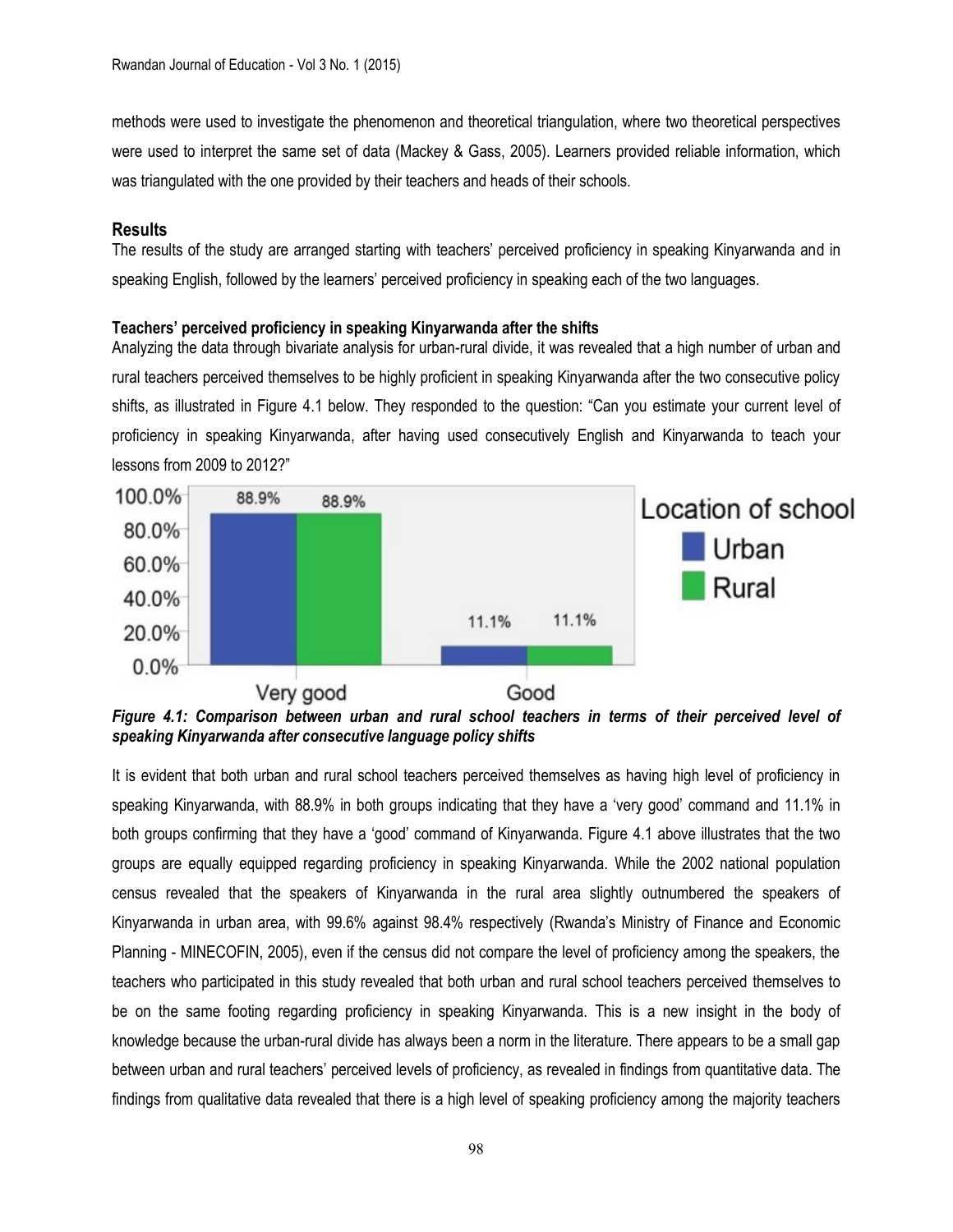and a limited level of speaking proficiency among a few teachers. It also revealed that the teachers' limited proficiency was due to lack of training in Kinyarwanda.

# *High level of speaking proficiency among the majority teachers*

The interviews with teachers and heads of schools also confirmed that most teachers perceived themselves as having sufficient proficiency in speaking Kinyarwanda. This was manifested when those who have limited proficiency in Kinyarwanda after the shift to Kinyarwanda medium in 2011 were asked whether they had been provided with assistance and training in Kinyarwanda and whether they had found it easy to shift to Kinyarwanda medium after experiencing another shift to English medium. The extracts below indicate how they confidently perceive themselves to have high level of proficiency in speaking Kinyarwanda:

*I think that there is no teacher who is not proficient in Kinyarwanda, because every lower primary school teacher has a secondary school certificate A2 in teaching; and everyone who has such education level has*  learnt Kinyarwanda at both primary and secondary school levels. Therefore, he/she is expected to be *proficient in Kinyarwanda.* [Extract 1: S4T10]

*We enjoyed teaching in Kinyarwanda because it is our mother tongue; it was not difficult to teach the children because we had been teaching them in Kinyarwanda before the change.* [Extract 2: S1T2]

*It is not difficult to teach in Kinyarwanda, we even enjoy teaching in this language because you teach in a language you understand better, and children participate actively.* [Extract 3: S1T1]

*When we shifted again to Kinyarwanda medium, I felt relieved because Kinyarwanda is the language I understand and master, up to the extent that I feel confident in delivering the lessons and I have found that it is very effective for the learners' learning.* [Extract 4: S5T10]

The above extracts from interviews show that the participating teachers felt that they have a mastery of Kinyarwanda because it is their mother tongue, which they have been teaching even before the shifts. They also praised the fact that shifting to Kinyarwanda, the language they feel highly proficient in, facilitated their teaching. It is therefore evident that the Rwandan teachers' high proficiency in speaking Kinyarwanda facilitated not only their social interactions, which entail BICS, but also their teaching or academic activities (CALP), even if their proficiency in writing, listening and reading Kinyarwanda was not the focus of this analysis. The findings in the extracts above reveal that teachers are aware of the advantages attributed to mother tongue education, which are in line with views from the proponents of mother tongue instruction (for example, Skutnabb-Kangas, 2000; Benson, 2003; Baker, 2006; Cummins, 2000, 2003; Spolsky, 2004).

# *Limited level of speaking proficiency among a few teachers*

In spite of almost all the teachers claiming to have high level of proficiency in speaking Kinyarwanda, interviews with teachers and observations in schools revealed that a few teachers did not actually have high proficiency in this language. This was revealed and observed among teachers with Rwandan nationality, but who grew up and got their education from foreign (especially Anglophone) countries, and then joined the teaching profession in Rwanda to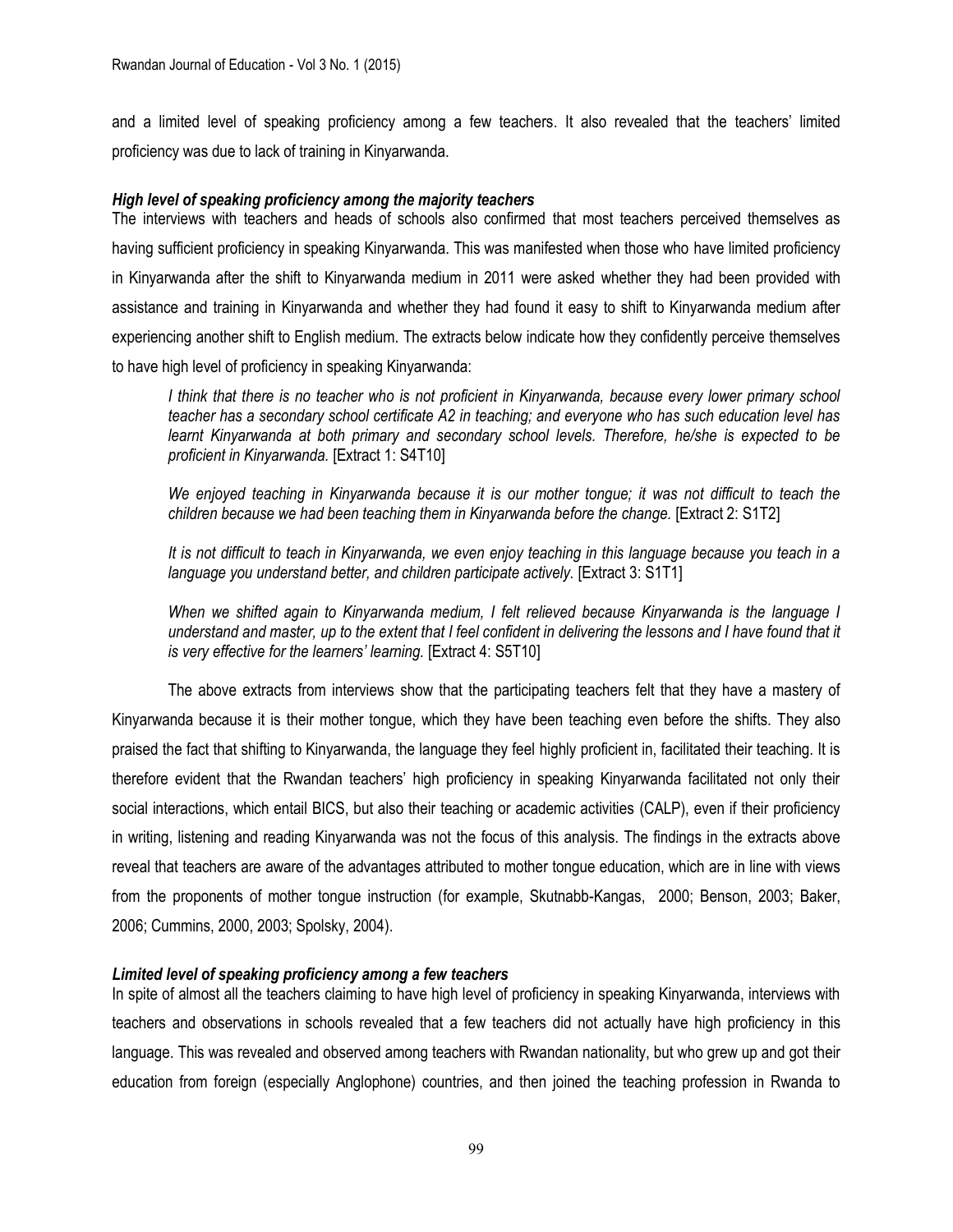teach English, especially in private schools. Extracts below give examples of some teachers who perceived themselves as having limited proficiency in Kinyarwanda:

*What I have seen is that speaking and teaching in Kinyarwanda is difficult to me because I was trained in Anglophone system, I am an Anglophone teacher. Therefore, I can fairly speak and teach Kinyarwanda; but in upper classes like grade 4, grade 5 and grade 6, I cannot teach it because I don't know the 'imigemo' [syllables], I don't understand those things. But in English, I do my level best to speak and teach it.* [Extract 5: S5T14]

*I had many problems because as a teacher who was acquainted with using English as medium of teaching, I met a problem of language of expression in Kinyarwanda in class.* [Extract 6: S5T15]

These two extracts reveal that some teachers are not highly proficiency in Kinyarwanda, but these are very few. They do not feel to have sufficient levels of CALP in Kinyarwanda, which seems to hamper mediation in teaching content and monitoring speaking activities using Kinyarwanda in class. This reveals that despite the endoglossic setting of Rwanda, where Kinyarwanda is the mother tongue for the majority of the population as it is spoken by 99.4% (MINECOFIN, 2005), some teachers do not master it and, therefore, cannot teach it with ease.

# *The need for training organized for teachers with limited proficiency in Kinyarwanda*

In the interviews with teachers and heads of schools, those few teachers who were not highly proficient in Kinyarwanda complained that the Government does not provide them with training on using Kinyarwanda, as expressed in the extracts below:

*…there was not any program for those [teachers] who do not know Kinyarwanda, they are just working for themselves, they are trying their best level to do it; but the Government should do that and organize training seminars for us.* [Extract 7: S5T14]

*… teachers got excited when they were informed to teach in English, and trainings were organized; but when we switched to Kinyarwanda again, nobody talked about training, which means that all teachers were conversant with that language; and it also helped the parents to follow up the progress of their children…* [Extract 8: S1T2]

The extracts above have revealed that after shifting to the Kinyarwanda medium in 2011-2012, there was no training organized for teachers who had insufficient proficiency in Kinyarwanda; as it was the case in 2008-2009 where the training in English was organized for all teachers, after the shift from French to English medium. They struggled on their own while the Government was supposed to provide refresher courses to teach them Kinyarwanda. The interpretation of lack of training in Kinyarwanda before and after the shift to the Kinyarwanda medium is that the teachers' level of proficiency in speaking Kinyarwanda was not considered to be a serious problem. Furthermore, as indicated in extract 8 above, the fact that teachers managed to cope with the Kinyarwanda medium after the 2011 shift without claiming for training may be an indication that they generally did not encounter a lot of challenges, as has been previously mentioned. The majority of them identified with high proficiency in an African endoglossic language (Kinyarwanda), which means that they perceived their BICS and CALP to be high.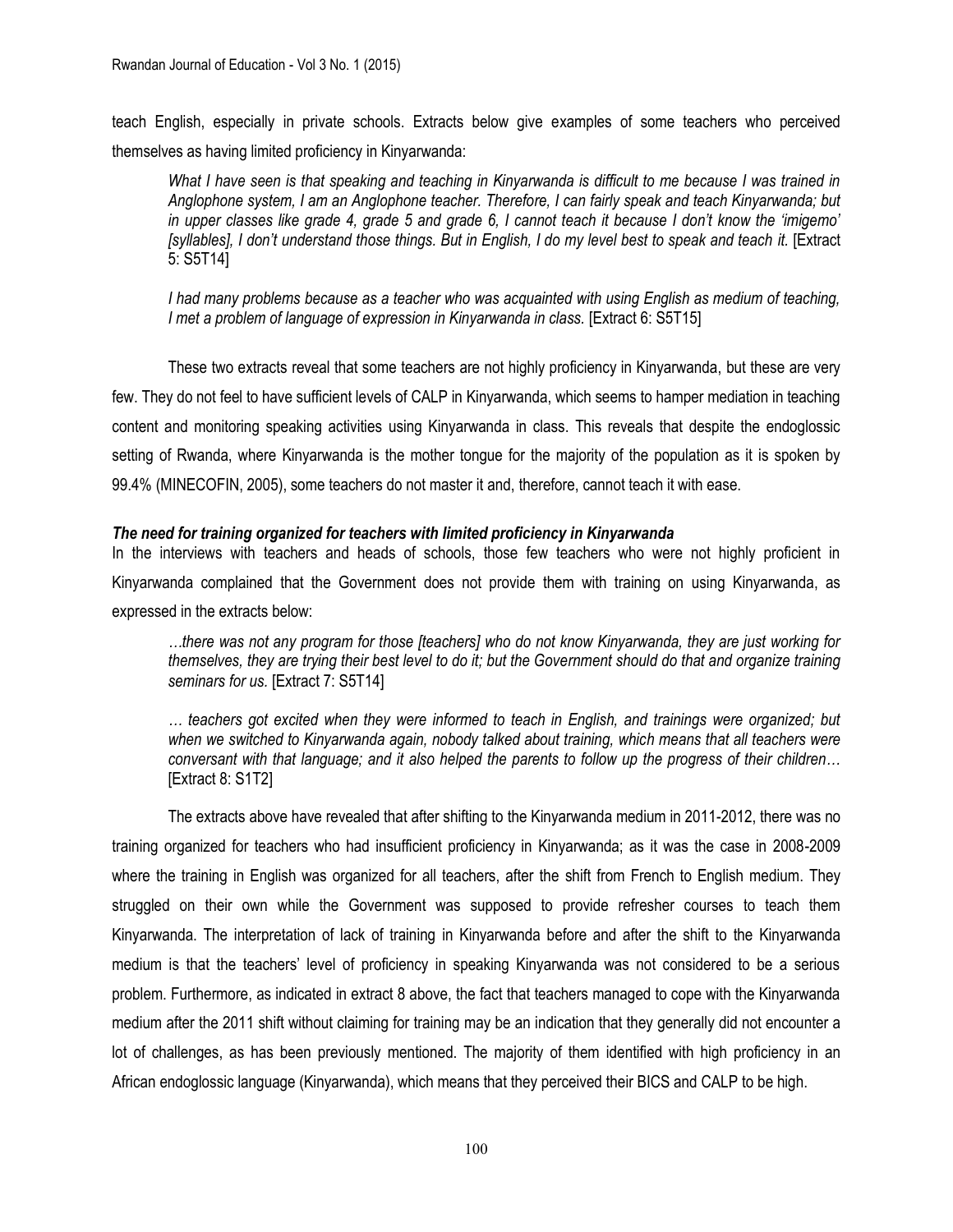Despite the perceived high level of proficiency in speaking Kinyarwanda among the investigated Rwandan teachers, a simple comparison between the rates of proficiency in African endoglossic languages across the six African endoglossic countries (Burundi, Swaziland, Botswana, Somalia, Lesotho and Rwanda) shows some similarities. The most salient similarity is the high number of people who are proficient in those African endoglossic languages in their respective countries, even if their levels of proficiency are not always elucidated in some studies. In this regard, while Kinyarwanda is spoken by 99.4% of the population in Rwanda (MINECOFIN, 2005); its neighbouring Burundi also counts more than 99% of its population who speak Kirundi (Ndayipfukamiye, 1994). Similarly, 95% of the population of Swaziland speak Siswati as their native language (Mordaunt, 1991); while Setswana is spoken by over 80% of the population as their mother-tongue in Botswana (Nyati-Ramahobo, 1998; Baldauf & Kaplan, 2004). Similarly, Somali is spoken as the mother tongue by over 95% of the population of Somalia (Warsame, 2001); while Sesotho is spoken by the vast majority of the population of Lesotho (UNESCO, 1996). It is therefore evident that African endoglossic languages are spoken by almost the total population in the abovementioned African endoglossic countries; and probably their perceived levels of proficiency in those languages are as high as it was revealed in this study among Rwandan teachers. Interpreted within Condition 2 of Spolsky's (1989) general theory, I can say that this high level of proficiency in speaking Kinyarwanda (their L1) as observed among the Rwandan school teachers served as a determining factor or a baseline for comparatively weighing up their level of proficiency in speaking English. This is due to the fact that condition 2 focuses on the native speaker target condition, where second language learner aims to approximate native speaker's level of proficiency. The next section crosschecks if the Rwandan teachers' perceived proficiency in speaking English is the same as in Kinyarwanda.

### **Teachers' perceived level of proficiency in speaking English after the shifts**

Unlike their level of proficiency in speaking Kinyarwanda, Figure 4.2 below indicates that teachers' estimation of their proficiency in speaking English after the two consecutive shifts is at different levels, among urban and rural teachers. In order to come to this finding, participants were asked to respond to the question: "Can you estimate your current proficiency in speaking English, after having consecutively used English and Kinyarwanda as a medium for teaching your lessons from 2009 to 2012?"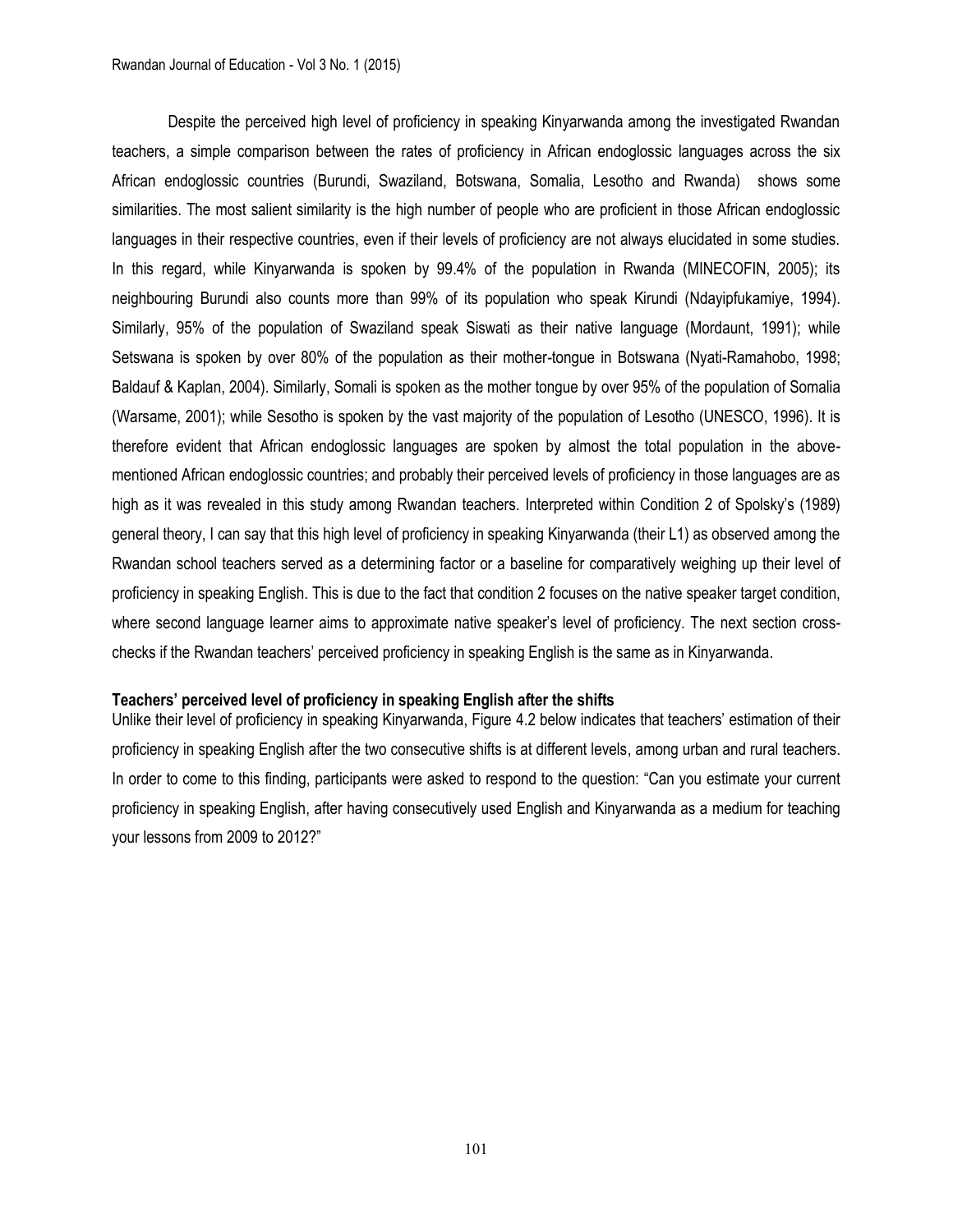

*Figure 4.2: Comparison between urban and rural school teachers in regard with their perceived level of proficiency in speaking English after the two consecutive language policy shifts*

From the observation in Figure 4.2 above, it is evident that more urban school teachers manifested higher level of English speaking proficiency at advanced level than rural school teachers, with 44.4% against 11.1% who rated themselves as 'very good' in urban and rural schools respectively. Rural school teachers rated higher than urban school teachers only for a 'good' command of spoken English (44.4% against 33.3%). Also, 33.3% and 11.1% of rural school teachers perceived themselves as having 'average' and 'poor' proficiency in speaking English respectively, but only 22.2% of urban school teachers perceived themselves as having 'poor' proficiency in speaking English. Hence, an imbalance is observed among the two groups, where high command is mainly owned by urban school teachers, if we limit our observation to the level of 'very good' and 'good'. Such an imbalanced proficiency in speaking English between urban and rural school teachers still reflects the imbalance which was revealed by the 2002 and 2012 censuses among urban and rural dwellers. These censuses indicated that English was spoken by 6.0% of urban dwellers against 1.1% of rural dwellers in 2002 (MINECOFIN, 2005), and the number increased to 29.9% in urban areas against 11.3% of rural dwellers who could speak English in 2012 in Rwanda (MINECOFIN, 2014). Such an imbalance in English speaking proficiency is still observed among urban and rural teachers who participated in the study, even after the 2008-2011 consecutive language policy shifts. It still confirms that MINEDUC's (2008) observation at the onset of the 2008 language-in-education policy shift that most of the teachers had insufficient proficiency in English, especially those who were teaching in Francophone schools before the shift to English, is still at stake even after the 2008-2011 consecutive policy shifts.

 Interestingly, this finding on the limited proficiency in speaking an international language like English among teachers is not unique to Rwanda. It is rather a common feature in different parts of Africa and for different international languages, as summarized by Kamwangamalu (2000, p. 123) when he stated that *"research into language-in-education policies in Africa over the past four decades has shown comprehensively that despite all efforts to make the European languages available to the African masses, the efforts have been resounding failures: the majority remains on the fringe."* For clear examples on such limited access and proficiency in various international languages on the African continent, Kamwangamalu (2000) cited a number of authors who elaborated on this issue.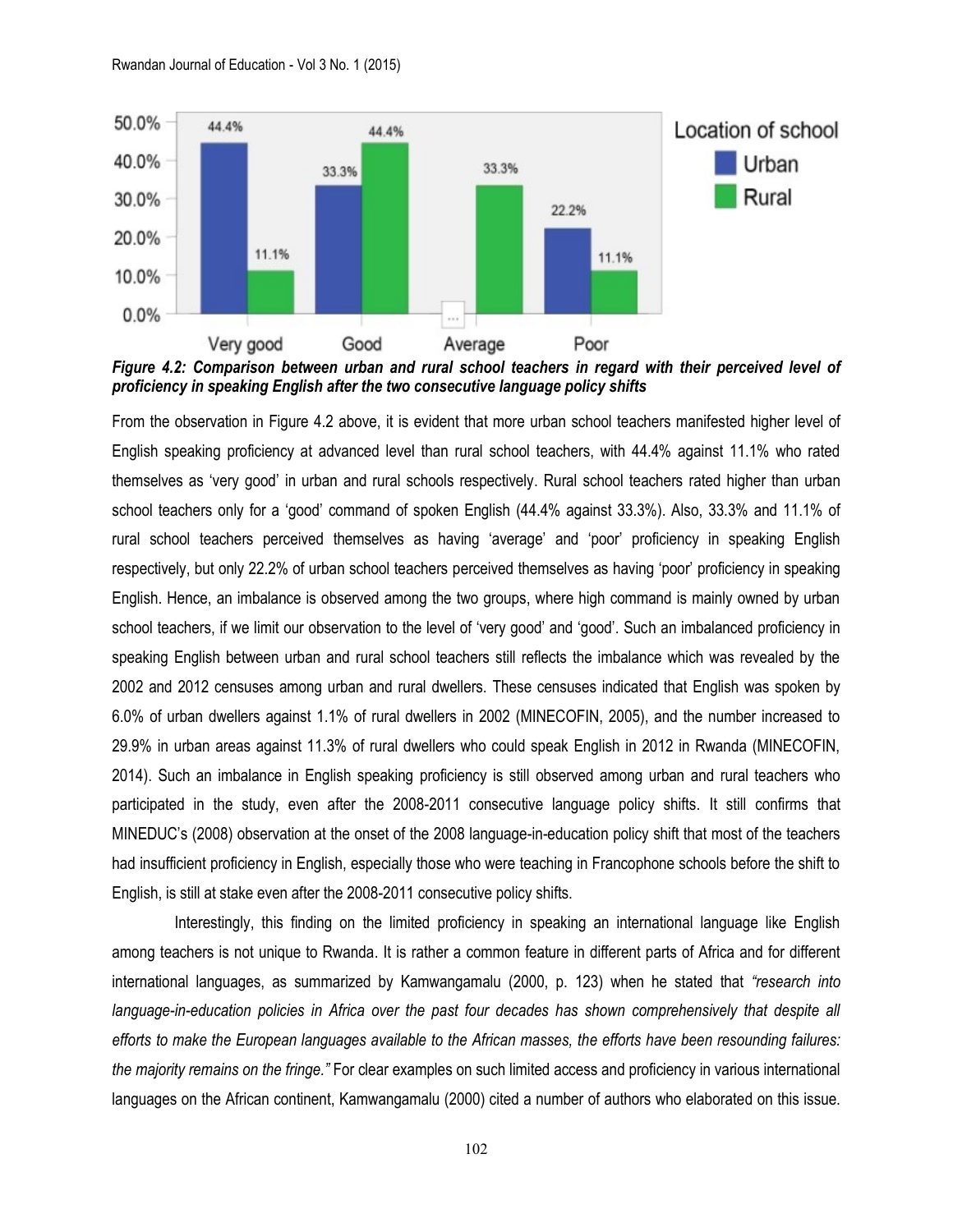For example, van Zyl Slabbert et al. (1994) indicated how the statistics from 1991 census in South Africa revealed that 49% of South African black youth aged between 15 and 24 could not speak, read, or write English. Similarly, Tripathi (1990) and Siachitema (1992) reported that the number of Zambians who were proficient in English in Zambia has dwindled since independence. In the Anglophone African countries as a whole, Samuels (1995) indicated that a small percentage of the population (i.e. between 5% and 20%) were the only ones who could communicate in English. Rubango (1986) described how only one person out of every twenty-five Congolese could speak French correctly; and only one out of every thirty Congolese could write correctly in French in the Democratic Republic of Congo (the then Zaire). As for the proficiency of speaking English in the Democratic Republic of Congo, Kasanga (2012, p.51) indicated that "*the rise of the middle class has not been matched by a hunger for English*  language skills partly because mastery of French is still a badge of educational success. English in D R Congo is the *preserve of a privileged minority among the highly educated, the upwardly mobile, the widely travelled and the diasporic returnees".*

In African countries which used Portuguese as an international language, Heines (1992) indicated that the situation was almost similar. Such a situation on the African continent shows clearly that the limited proficiency in international languages is not limited to English only, but to other foreign languages as well. It is also not limited among teachers only as revealed in this study, but to other strata of the African population as well. The next section describes the levels of proficiency in Kinyarwanda and English among the Rwandan learners who participated in this study.

### **Learners' perceived level of proficiency in speaking Kinyarwanda after the two shifts**

The majority of the learners investigated perceived that they have high level of proficiency in speaking their mother tongue, as illustrated in Figure 4.3 below, comparing urban and rural learners, who responded to the question: "In your own estimation, at what level do you put your current proficiency in speaking Kinyarwanda in your classroom activities and when speaking at the school yard, having used English medium in grade 1 in 2010?"



*Figure 4.3: Comparison between urban and rural school learners in regard with their perceived level of proficiency in speaking Kinyarwanda after the two policy shifts*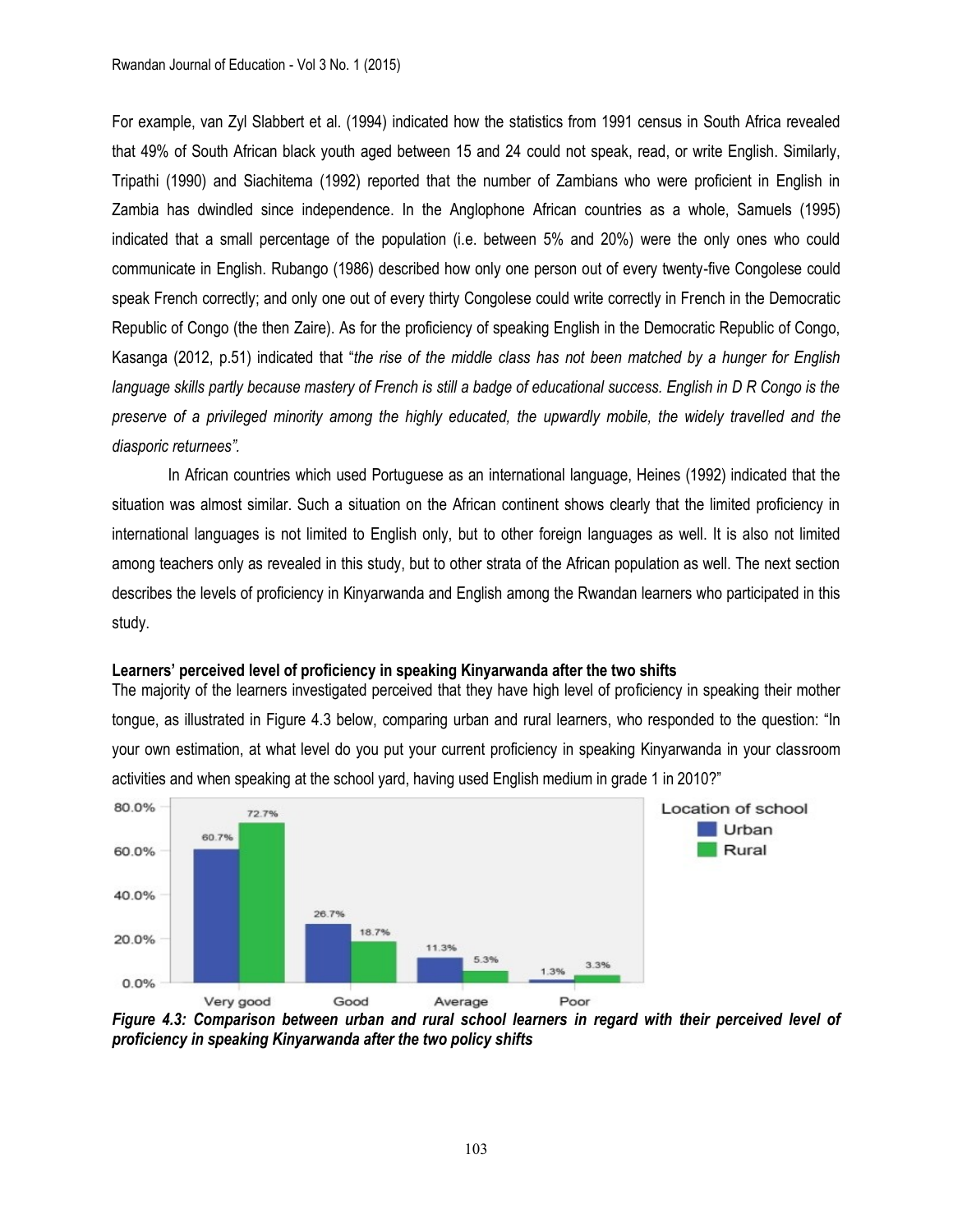As revealed in Figure 4.3 above, more learners in both groups claim to have a 'very good' command of spoken Kinyarwanda, but rural school learners outnumber the urban ones in feeling more proficient in speaking this language, with 72.7% and 60.7% respectively. Also, 26.7% of urban learners and 18.7% of rural learners estimated that they had a "good" command of spoken Kinyarwanda. It is evident that the overwhelming majority in both groups rated themselves at "very good" and "good" levels in speaking Kinyarwanda, though rural school learners outnumbered the urban ones. Interviews with learners identified reasons for rural-urban divide in speaking proficiency by asking them if they found it easy or difficult to study in Kinyarwanda after the shift from English. The main reason was their opposing perception on how mother tongue medium mediates their subject content learning, as highlighted in the next section.

### *Rural and urban learners understood content differently through Kinyarwanda medium*

After experiencing learning through both English and Kinyarwanda, more rural school learners than urban ones expressed that they found it easy to study through Kinyarwanda, as indicated in the extracts below:

*I found it easy and I could understand perfectly what the teacher was saying in Kinyarwanda. [Extract 9: S2L12 from a rural school]*

I could understand perfectly what we were taught in Kinyarwanda and I was happy about it. [Extract 10: S2L8 from a rural school]

*I found it difficult to study in Kinyarwanda because I was already acquainted with studying in English.*  [Extract 11: S4L24 from urban school]

We could hardly understand the subjects taught in Kinyarwanda. [Extract 12: the whole group of S5 from an urban school]

The extracts above show how urban and rural school learners had different perceptions on how learning through their mother tongue facilitates the understanding of subject content. Having studied through English in grade 1 in 2010 and through Kinyarwanda in grade 2-3 in 2011-2012, more rural school learners indicated that they found it easy to learn through the Kinyarwanda medium, while more urban school learners indicated that they found it a bit difficult due to their initial acquaintance with English rather than with Kinyarwanda. It is evident that rural learners perceive that mother tongue instruction facilitates and promotes learning, while urban learners tend to say that it hampers learning. This situation can be explained by the fact that urban learners have more exposure to other languages like English, French and Swahili through various mass media (TV, Radio, newspapers, etc), while rural learners have more exposure to Kinyarwanda only, with limited access to various mass media when compared to urban learners. The next section is about their perceived level of speaking proficiency in English.

### **Learners' perceived level of proficiency in speaking English**

Unlike the proficiency in Kinyarwanda which tended to be high among urban and rural learners, their proficiency in English tends to be lower, as illustrated in Figure 4.4 below. The percentages in the figure summarizes their responses to the question: "In your own estimation, at what level do you put your current proficiency in speaking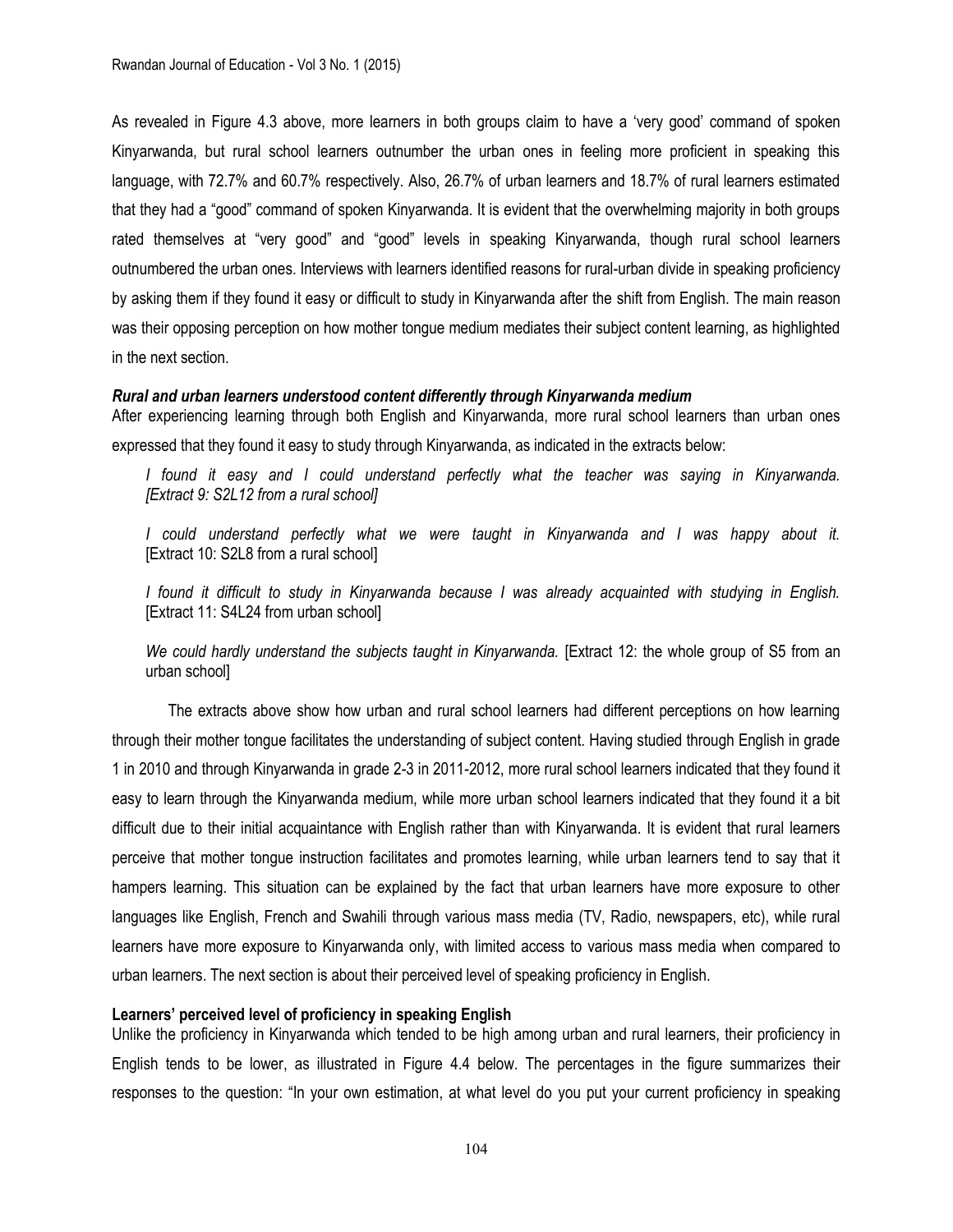English in your classroom activities and when speaking at the school yard, having shifted to Kinyarwanda medium in grade 2-3 in 2011-2012?":



*Figure 4.4: Comparison between urban and rural school learners in regard with their perceived level of proficiency in speaking English after the two policy shifts*

Figure 4.4 above shows that only a small number of learners in both urban (15.33%) and rural (21.33%) schools perceived themselves to have 'very good' proficiency in speaking English. Those who rated themselves as having 'good' proficiency were 27.33% in urban and 26.0% in rural schools; while a higher percentage is found among learners who perceived themselves to have 'average' proficiency (28.67% in urban and 26.67% in rural schools). On 'poor' proficiency, urban learners were 28.67% while rural learners were 26.0%. These rates generally show that more learners (both urban and rural) felt that they did not have good command of spoken English, since the majority in both groups are found at the 'average' and 'poor' levels.

 While statistics from the 2002 census indicated a big discrepancy between urban and rural dwellers in terms of speaking English in Rwanda, where only 1.1% of rural dwellers against 6% of the urban dwellers could speak English (MINECOFIN, 2005), the statistics from the 2012 census still reflects a big discrepancy between urban and rural population, but with a clear increase in the use of English in Rwanda. In this regard, urban dwellers who could speak English in 2012 were 29.9% against 11.3% of rural dwellers aged 15 and beyond (MINECOFIN, 2014). These statistics show that the number of English speakers has quadrupled within the Rwandan endoglossic setting, from 2002 to 2012. However, the frequency distributions reflected in Figure 4.4 above for a small sample of learners tend to reveal that such a discrepancy is currently minimized among learners. The evidence shown in Figure 4.4 above is that urban and rural school learners who participated in this study perceive themselves to have almost the same level of proficiency in speaking English, even if urban school learners slightly outnumber the rural ones in various levels of speaking proficiency. Of course the comparison might not be accurate because censuses include both literate and non-literate citizens, while participants in the study are counted among literate people only; but it shows the clear picture of their perceptions.

Despite the increase of English use over the years as reflected by the censuses, the perceived level of proficiency in speaking English is still limited among young learners, as revealed in Figure 4.4 above. This could be attributed, on the one hand, to their limited length of exposure to the English medium as they were still in grade 3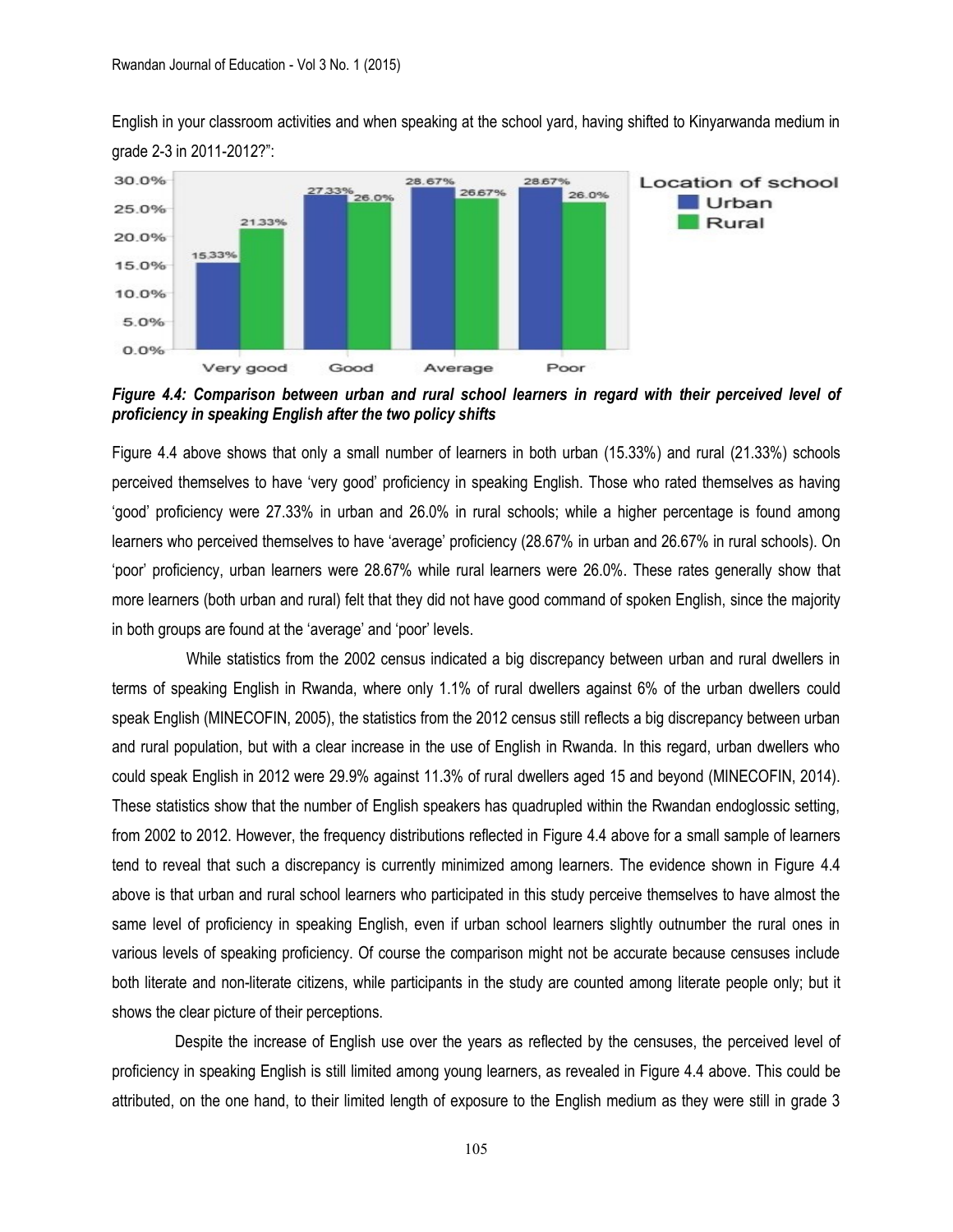during data collection in 2012, having experienced the shift to the English medium for only one year (2010), before shifting to the Kinyarwanda medium in 2011-2012. It is likely that their BICS and CALP and all aspects of communicative competence have not yet developed fully at grade three level. On the other hand, it could be attributed to the Rwandan endoglossic setting, where the predominant use of Kinyarwanda is at stake at all the strata of the population, not only in Rwanda, but in the whole Great Lakes region, as emphasized by MINEPRISEC (1984), Munyakazi (1984), Nsanzabiga (1988), Karangwa (1996), Niyomugabo (2008), Niyibizi (2010, 2015), Samuelson and Freedman (2010), Sibomana (2015).

### **Discussion**

The discussion section in this article focuses on the salient themes of the findings and compares these findings with the existing literature, to elucidate the new insights from this study. The key findings are as follows:

# **Higher level of speaking proficiency in mother tongue than in foreign language, with almost equal levels between urban and rural settings**

The key finding is that the majority of teachers and learners who participated in this study perceived themselves as having a high level of proficiency in speaking Kinyarwanda, with equal level of proficiency between urban and rural school teachers, but with a slightly different level of proficiency between urban and rural school learners. However, their perceived level of speaking proficiency dwindles when it comes to English.

The fact that teachers and learners manifested higher level of proficiency in speaking their mother tongue than English responds to UNESCO's (1953, 2003) advice that they should be encouraged to teach and learn in their mother tongue or the language they master best especially at lower grades. In the Rwandan endoglossic setting, teachers and learners felt to be more proficient in speaking their endoglossic language than English, which logically suggests that they performed better with the shift to the Kinyarwanda medium in 2011-2012, even if they also manifested more enthusiasm with the shift to the English medium in 2009-2010. Therefore, the shift to Kinyarwanda, in which the teachers and learners, who participated in the study had a high level of proficiency adumbrates that the Rwandan government adopted a right direction by shifting back to the use of the mother tongue medium in lower grades, as supported and recommended by UNESCO (1953, 2003), and many other scholars like Moumouni (1975), Pattanayak (1981), Ogbu (1982), Mackey (1984), Ngugi (1987), Rubagumya (1990), Phillipson (1992), Alexander (1999), Skutnabb-Kangas (2000), Cummins (2000, 2003), Heugh (2002), Benson (2003), Baker (2006) and others who support mother tongue instruction from lower grades, which is said to accelerate learners' BICS and CALP development.

Similarly, several scholars, including Skutnabb-Kangas (2000) and Cummins (2000, 2003), contended that the level of development of young learners' mother tongue is a strong predictor of their proficiency in the foreign or additional language. They support the view that young learners who come to school with a strong foundation in their mother tongue manage to develop strong literacy abilities for academic language in both the mother tongue and the foreign language. In this study, their argument alludes that learners' proficiency in Kinyarwanda should have boosted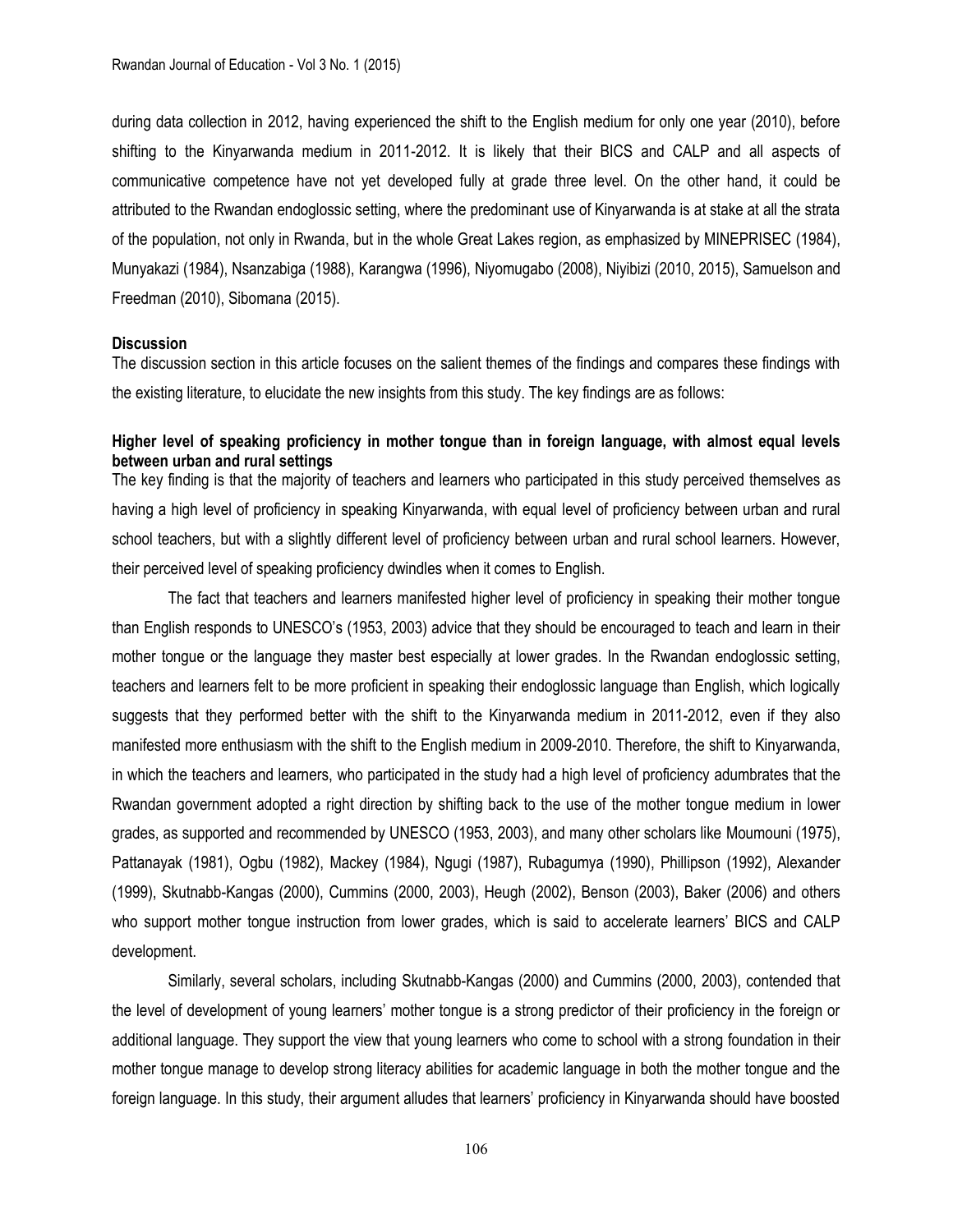learners' proficiency in English. This study revealed that the Rwandan endoglossic setting boosted high level of speaking proficiency in Kinyarwanda, among both learners and teachers, and this prompts curiosity to compare Rwanda with some other African countries, in regard with levels of proficiency in various language skills, be it speaking, reading, writing and listening, in both the African mother tongues and foreign languages.

### **Comparison of language proficiency between Rwandans and other African teachers and learners**

Despite the fact that this article has focused on speaking skills, revealing the perceived high level of proficiency in speaking Kinyarwanda among the Rwandan teachers and learners, studies which were conducted on other language skills, like listening, reading and writing in mother tongues among the Rwandan learners revealed interesting trends, especially in cases where the mother tongue was the medium of instruction in schools or not. For example Williams, de Montfort-Nayimfashe, Ntakirutimana and O'Sullivan (2004) tested the reading abilities among 251 grade six primary school learners in Rwanda and found that more than 90% were able to read adequately in Kinyarwanda, a language which they were using as a medium of instruction. If we compare the findings from the study conducted in Rwanda with the study that was conducted on reading abilities in both Malawi and Zambia on Chichewa and ChiNyanja among grade five primary schools learners (Williams, 1996), we observe similarities and contrasts, depending on whether the tested language was used as a medium of instruction or not. In Malawi for instance, the reading test was done on Chichewa and over 65% of the tested learners were "adequate readers in Chichewa", a language which was being used as a medium of instruction from grade 1 to grade 4. In Zambia however, the median score was 10% with only five students out of 227 scoring over 50% in ChiNyanja, which was not used as a medium of instruction in Zambian primary schools (Williams, 1996).

From the comparison above, it can be observed that reading proficiency in the mother tongue went higher when the mother tongue was used as a medium of instruction, in both Rwanda and Zambia. Likewise, speaking proficiency in Kinyarwanda in this study was perceived higher among grade 3 learners, after the shift to Kinyarwanda as a medium of instruction in 2011-2012. Even though the two language skills involved in the two studies, namely reading and speaking, are different, the commonality is that they both yielded positive performance when the languages involved were used as media of instruction; while it yielded poor performance when they were not used as media of instruction. That is why we can probably link this context of performance in the mother tongue with Heugh's (2000) conclusion in her study on South Africa that "the percentage of Black students who passed their exams went down every time the number of years spent through the medium of the mother tongues decreased". Such a conclusion also reminds Atkinson's (1987) conviction on the importance of the mother tongue, when he suggests that even in the English classes, about 5% of talk in the language class should be held in the learner's mother tongue because he believes that the mother tongue is compulsory for checking comprehension and for clarification of learning strategies and classroom methodology (Atkinson, 1987).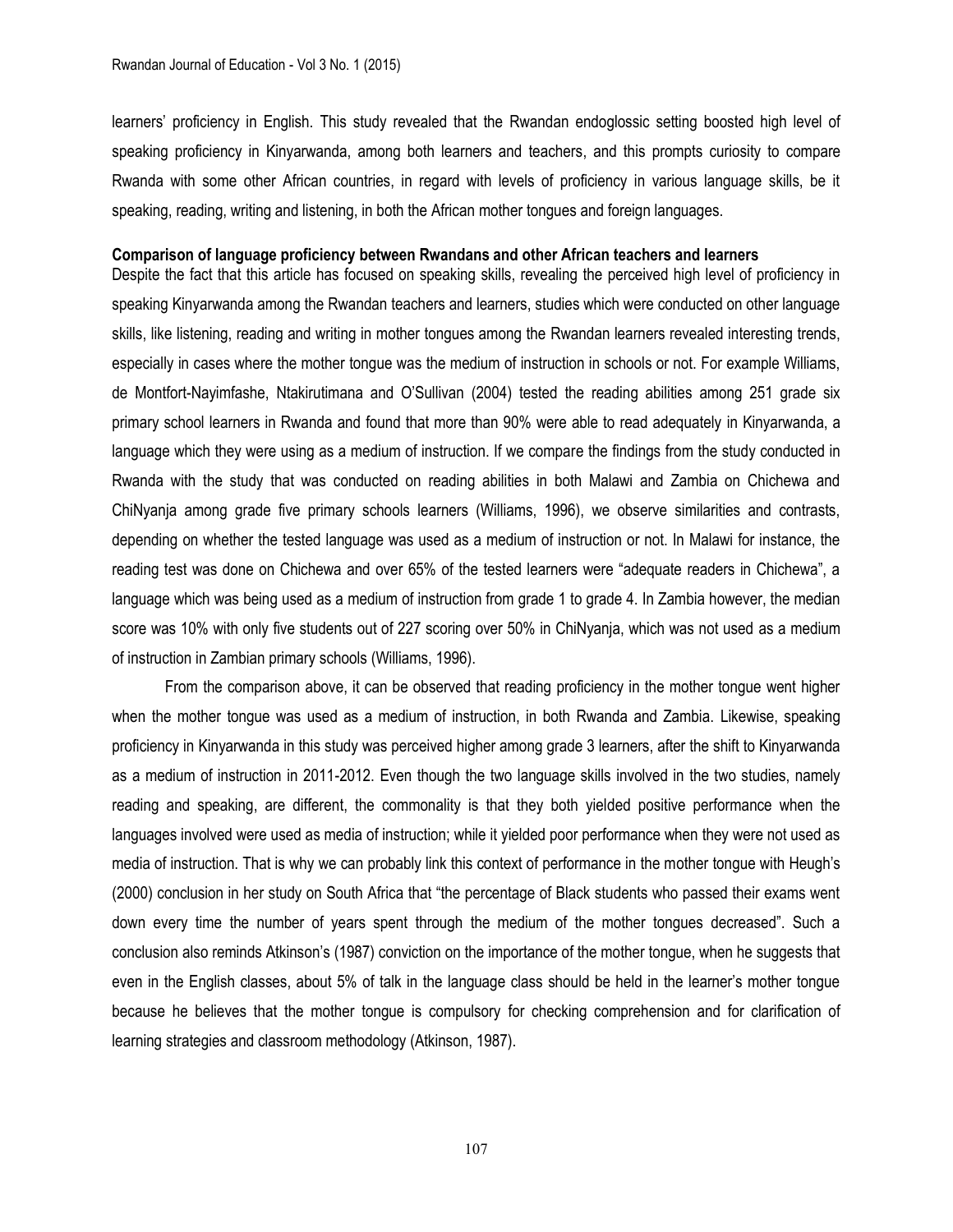Despite the fact that Storch and Wiggleworth (2003, p. 760) indicate that such use of the mother tongue in L2 classroom is often discouraged, they are convinced that it provides "learners with additional cognitive support that allows them to analyze language and work at a higher level" than when those learners are not allowed to use their mother tongue in the classroom. This conviction is in line with CALP development, because Cummins (2000, 2003) and Skutnabb-Kangas (2000) contend that the level of development of children's mother tongue is a strong predictor of their second language development and that children who come to school with a solid foundation in their mother tongue develop stronger literacy abilities in the school language. The findings in this study also showed high level of proficiency in Kinyarwanda and unbalanced proficiency in English, after the shifts to both English and Kinyarwanda medium. This partly supports Cummins's (2003) argument that when children continue to develop their abilities in two or more languages throughout their primary school years, they gain deeper understanding of languages and how to use them effectively.

The above-mentioned viewpoints support the argument that learners' academic achievement in a multilingual classroom will be reached when proficiency, including CALP and BICS in the mother tongue, is developed thoroughly in order to contribute in the development of CALP and BICS in the additional or foreign language. That is why UNESCO (1953, 2003) and UNICEF (1999) recommend the use of the child's mother tongue in his/her early education. In this regard, a committee of experts which was convened by UNESCO in 1953 to consider the question of the language that should be given priority for children to use as a medium of instruction recommended the following:

*It is axiomatic that the best medium of teaching a child is his mother tongue. Psychologically, it is a system of meaningful signs that in his mind works automatically for expression and understanding. Sociologically, it is a means of identification among the members of the community to which he belongs. Educationally, he learns more quickly through it than through an unfamiliar linguistic medium.* (UNESCO, 1953, p. 11)*.*

#### **Lower level of proficiency in foreign language than in mother tongue**

The level of proficiency either in mother tongue or foreign languages appears different when the medium of instruction is a foreign language. In this study, both the teachers' and learners' perceived level of proficiency in speaking English is not high when compared with Kinyarwanda, even if they experienced the shift to English medium. Such a situation of limited proficiency and access to international languages, such as English, is not found in Rwanda only, but also in other parts of Africa, as Kamwangamalu (2000) and Williams (2011) indicated.

Additionally, such limited access and proficiency to international languages, especially English, on the African continent is not limited only to speaking skills, as observed in this article about Rwandan learners and teachers, but to other language skills as well. Although the focus of this article in not on those other language skills, a comparison between three countries (Rwanda, Zambia and Malawi) on English reading proficiency can serve as an illustrative example for other aspects of language skills, or what Baker (2006) and Valdés et al. (2003) described as 'four language abilities', namely receptive skills (listening and reading) and productive skills (speaking and writing). Based on this comparison between Rwanda (Williams et al., 2004; Williams, 2011), Zambia and Malawi (Williams,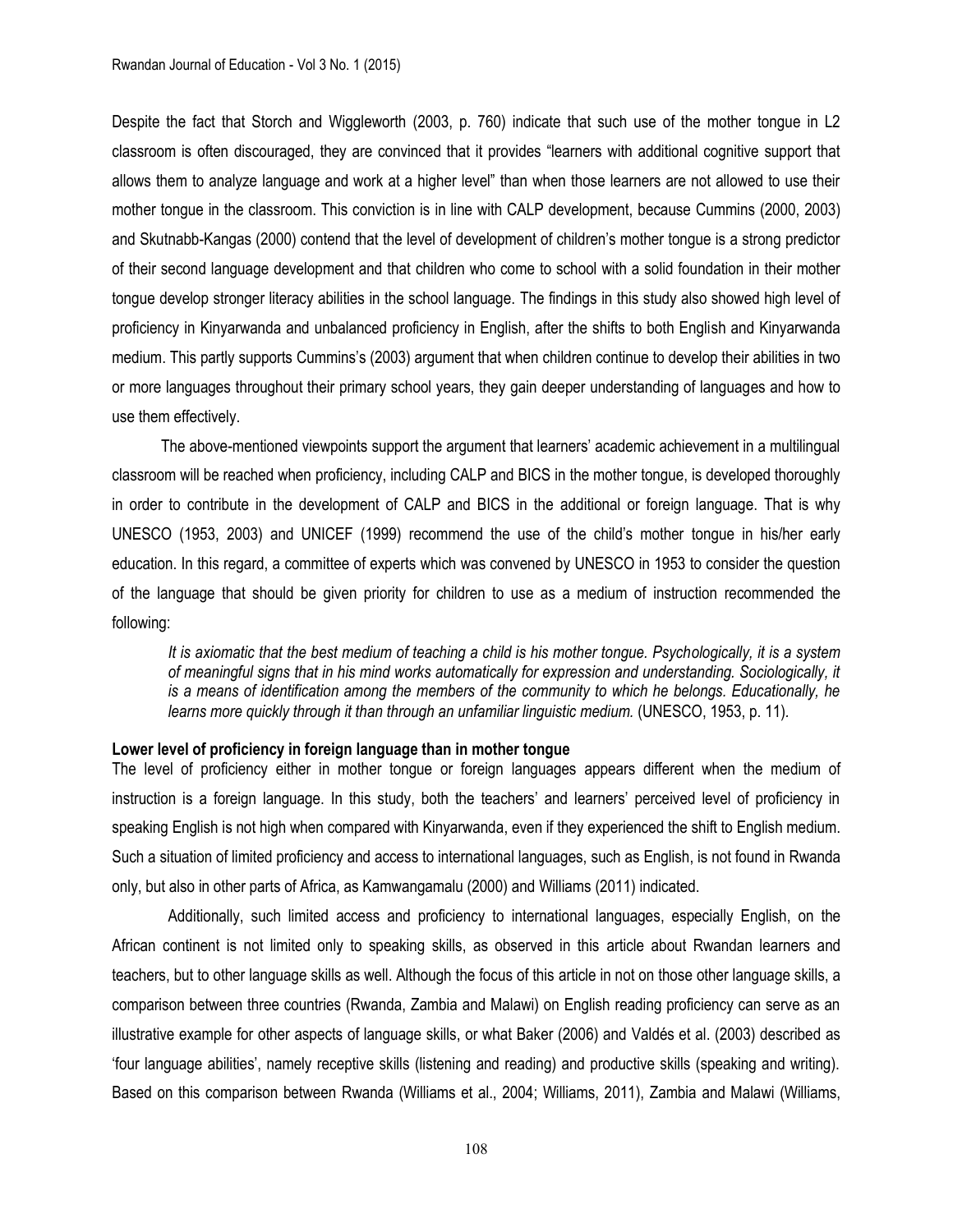1996; Williams, 1998), the findings on English proficiency showed striking features when compared to local African languages. In Rwanda for instance, Williams et al. (2004) tested the reading abilities among 251 grade six primary school learners in Rwanda and found that 99.33% of those learners were unable to read adequately in English, a language which some of them had been using as a medium of instruction from grade 4, alongside French. This shows that only 0.77% of 251 grade six primary school learners who were tested in five schools in Rwanda were able to read adequately for their studies in English at primary school level (Williams et al., 2004).

Similarly, two other studies which were conducted in both Malawi and Zambia (Williams, 1996; Williams, 1998) also found inadequate reading abilities in English, among grade five primary school learners. In this regard, 70% of the tested learners (i.e. 203 out of 290 investigated from six primary schools) in Malawi were judged to have inadequate reading comprehension in English; while 66.1% (i.e. 150 out of 227) grade five primary school learners who were investigated in Zambia, manifested inadequate reading comprehension in English (Williams, 1996). Another study which was conducted in both Zambia and Malawi among grade six primary school learners revealed almost the same results, because 74% of Zambian learners and 78% of Malawian students manifested inadequate reading comprehension in English (Williams, 1998).

The common feature is that the majority of the investigated learners in the three countries manifested inadequate reading abilities in English, even if the rates were different. It is therefore evident that limited proficiency in English is found in different parts of Africa, not only on speaking skills, but on other language skills as well, even if the illustrating examples focused on reading skills only. This insinuates that the limited levels of proficiency in speaking English which was observed among Rwandan urban and rural school learners and teachers in this study is not unique to Rwanda, it is likely to be a common features in different parts of Africa, and probably in different parts of the world.

#### **Different development of BICS and CALP between mother tongue and foreign languages**

This study has shown that learners' and teachers' speaking proficiency is at different levels in Kinyarwanda and in English. For the learners' proficiency in speaking Kinyarwanda, their perceived level is high. Interpreted in Cummins's (2003) perspective, it can adumbrate that learners at grade 3 level felt that they had developed sufficient BICS and CALP in Kinyarwanda. Interpreted from integrative communication competence perspective, we can say that have some advanced levels of other types of language competence in Kinyarwanda like grammatical competence, textual competence, illocutionary competence, sociolinguistic competence, discourse competence and strategic competence (Canale & Swain, 1980; Canale, 1983; Bachman, 1990; McNamara, 2003; Baker, 2006) due to endoglossic setting, even if these competences were not specifically tested in this study. In English, learners did not feel they had high level of proficiency, and these can be an indication that they had not grasped all these competences as they were still in lower grades.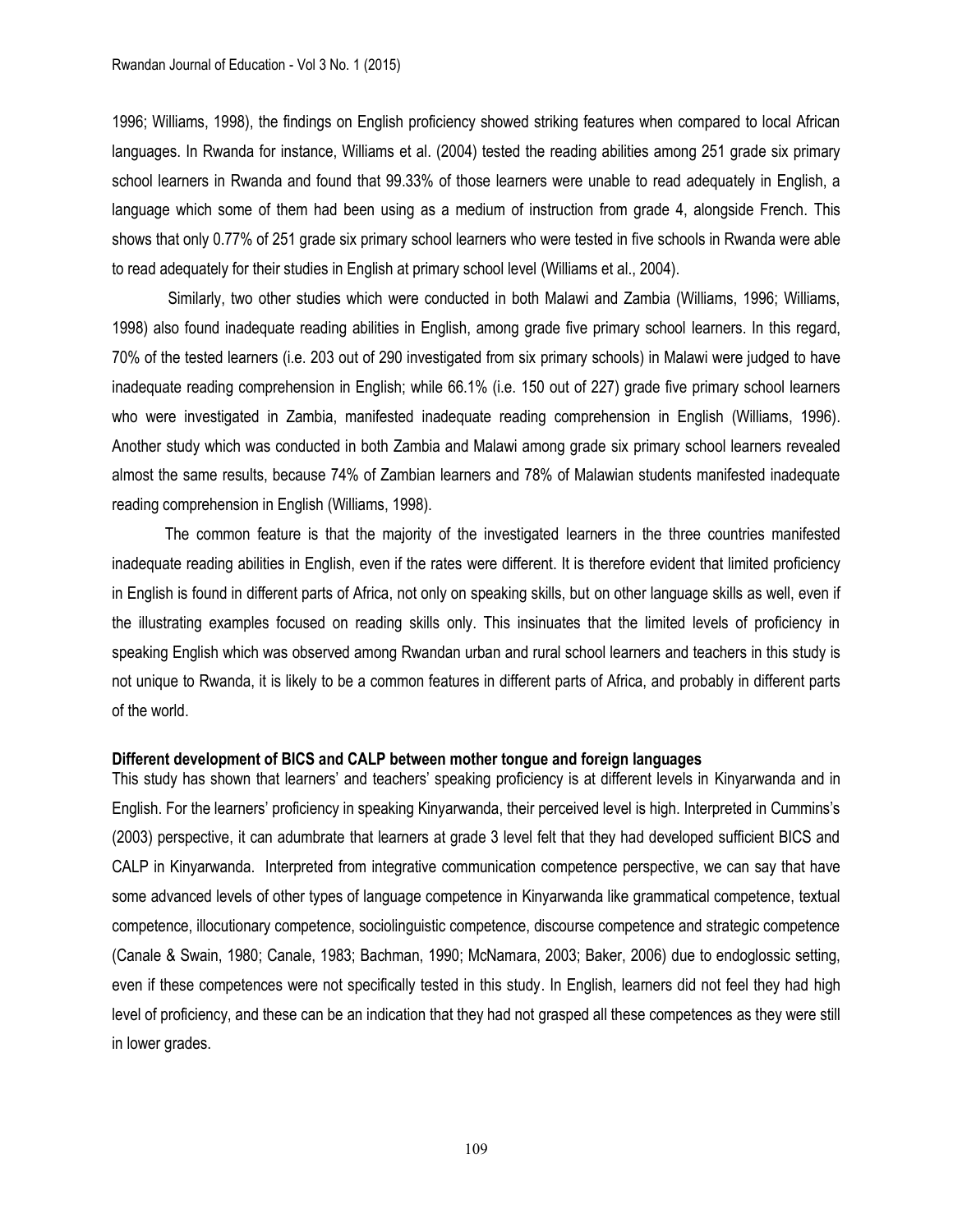For teachers, they felt they had high level of speaking proficiency in Kinyarwanda, which can be interpreted that their BICS and CALP had developed fully in Kinyarwanda, in all the skills and competences mentioned above. Such full development can be attributed to their long exposure and experience in teaching through Kinyarwanda; as well as the endoglossic setting which stimulates its frequent use. However, the majority of them did not feel they had full proficiency in English, which insinuates that they have not fully developed all levels of BICS and CALP in all competences of English. This can partly be attributed to the fact that they used English as a language of teaching in 2009 and 2010 only, before they shifted to Kinyarwanda medium. Overall, both teachers and learners are perceived to be highly proficient in Kinyarwanda as an endoglossic language, but not fully for English, after the shifts. This may imply that the two consecutive policy shifts and the Rwandan endoglossic setting had effects on the levels of proficiency in speaking English and Kinyarwanda in Rwandan lower primary schools.

#### **Conclusion and policy implications**

It can be concluded that the arguments made in this article on the perceived speaking proficiency in English and Kinyarwanda among the Rwandan learners and teachers still support Spolsky's (1989, p. 31) claim that "learner characteristics, circumstances, kind of exposure, ideology, and goals will all lead to different levels of mastery of the various language skills". This is shown by the fact that teachers and learners in this study perceived their spoken proficiency differently, but both felt they have high level of proficiency in their mother tongue, the language to which they have plenty of exposure as their endoglossic language.

However, we are cognizant of the limited knowledge of the participating young learners in regard with assessing or estimating their level of speaking proficiency, and we are cognizant that no speaking test was used with learners and teachers. That is why Spolsky's (1989) Condition 1, 2 and 7 helped to analyze the learners' and teachers' perceived level of speaking proficiency in both Kinyarwanda and English after the two consecutive language policy shifts. In this regard, Condition 1 focused on the learner's and teacher's knowledge of a language as a systematic whole; Condition 2 emphasized on language learner's approximation to native speaker's language; while Condition 7 stressed the development of academic language skills, where a learner has to manipulate surface features of language beyond interpersonal contexts. This reminds the two theories that were used, namely Spolsky's (1989) language preference model and Canale and Swain's (1980) integrative theories of communication competence, which are supported by Cummins's (2000) CALP and BICS.

The implication of these findings is that this study supports other studies in the existing literature as well as authors who support the mother tongue medium in lower grades. The shifts to both English and Kinyarwanda as media of instruction left Rwandan learners and teachers feeling more proficient in their mother tongue than in foreign language; and this implies that the Rwandan Government adopted a right direction by shifting back to Kinyarwanda medium in grade 1-3 of lower primary.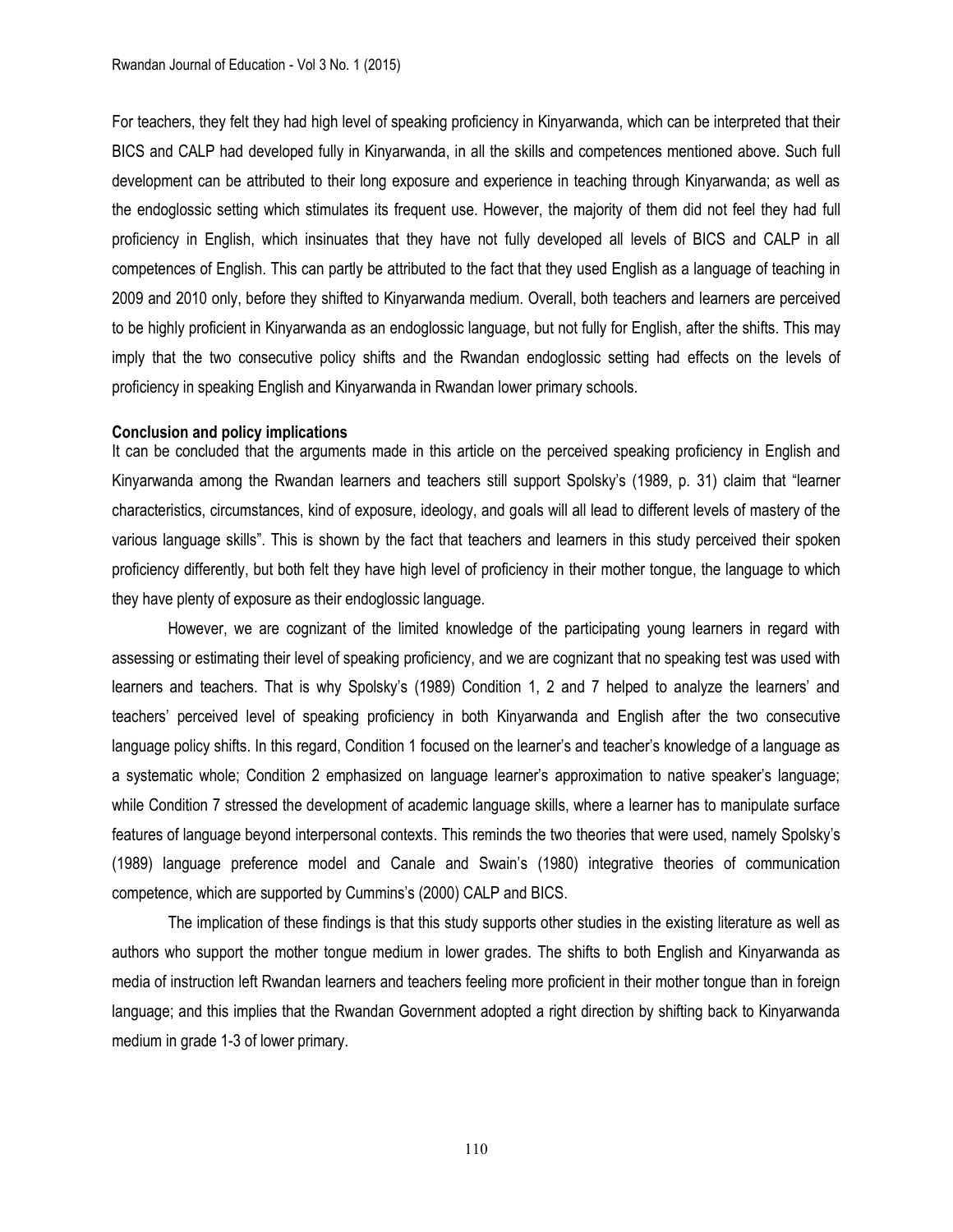### **References**

Adegbija, E. (1994). *Language Attitudes in Sub-Saharan Africa: A sociolinguistic overview*. Clevedon: Multilingual Matters.

Atkinson, D. (1987). The Mother Tongue in the Classroom: a neglected resource? *ELT Journal*, 41 (4), 241-247.

American Council on the Teaching of Foreign Languages. (1985). *ACTFL proficiency guidelines*. Hastings-on-Hudson, NY: ACTFL Materials Center.

American Council on the Teaching of Foreign Languages. (1999). *ACTFL proficiency guidelines –speaking*: Revised 1999. Hastings-on-Hudson, NY: ACTFL Materials Center.

- Adams, M. L. (1980). Five co-occurring factors in speaking proficiency. In J. Firth (ed.), *Measuring Spoken Proficiency* (pp. 1–6). Washington, DC: Georgetown University Press.
- Alexander, N. (1999). An African Renaissance without African Languages? *Social Dynamics Series*,  $25(1), 1 - 12.$
- Arthur, J. (1997). There must be something undiscovered which prevents us from doing our work well: Botswana Primary Teachers' views on Educational Language Policy. *Language and Education*, 11 (4), 225-241.

Baker, C. (1992). *Attitudes and Language*. Great Britain: Multilingual Matters.

- Baker, C. (2006). *Foundations of Bilingual Education and Bilingualism*. Fourth edition. Clevedon: Multilingual Matters.
- Bachman, L. F. (1990). *Fundamental Considerations in Language Testing*. Oxford: Oxford University Press.
- Baldauf, Jr, R.B., & Kaplan, R.B. (2004). *Language Policy and Planning in Africa, Vol. 1: Botswana, Malawi, Mozambique and South Africa*. Clevedon: Multilingual Matters.
- Bamgbose, A. (1996). African Language Situation and its Implications for Language Planning and Education. Paper presented at the Pan-African Seminar on the Problems and Prospects of the Use of African National

Languages in Education. Accra, Ghana, 26-30 August 1996.

- Benson, C. (2003, October). *Mother Tongue-based Education: What, why and how?* Paper written for consultative meeting on bilingual education at UNICEF Vientiane, Laos.
- Brindley, G. (1986). *The Assessment of Second Language Proficiency: Issues and Approaches*. Adelaide: National Curriculum Resource Centre.
- Brown, A., N. Iwashita, McNamara, T., & O'Hagan, S. (2002). 'Getting the balance right: Criteria in integrated speaking tasks.' Paper presented at the 24<sup>th</sup> Language Testing Research Colloquium, Hong Kong, 12–15 December 2002.
- Brown, A., Iwashita, N., & McNamara, T. (2005). *An Examination of Rater Orientations and Test Taker Performance on English for Academic Purposes Speaking Tasks*. (Monograph Series MS-29). Princeton, NJ: Educational Testing Service
- Canale, M., & Swain, M. (1980). Theoretical Bases of Communicative Approaches to Second Language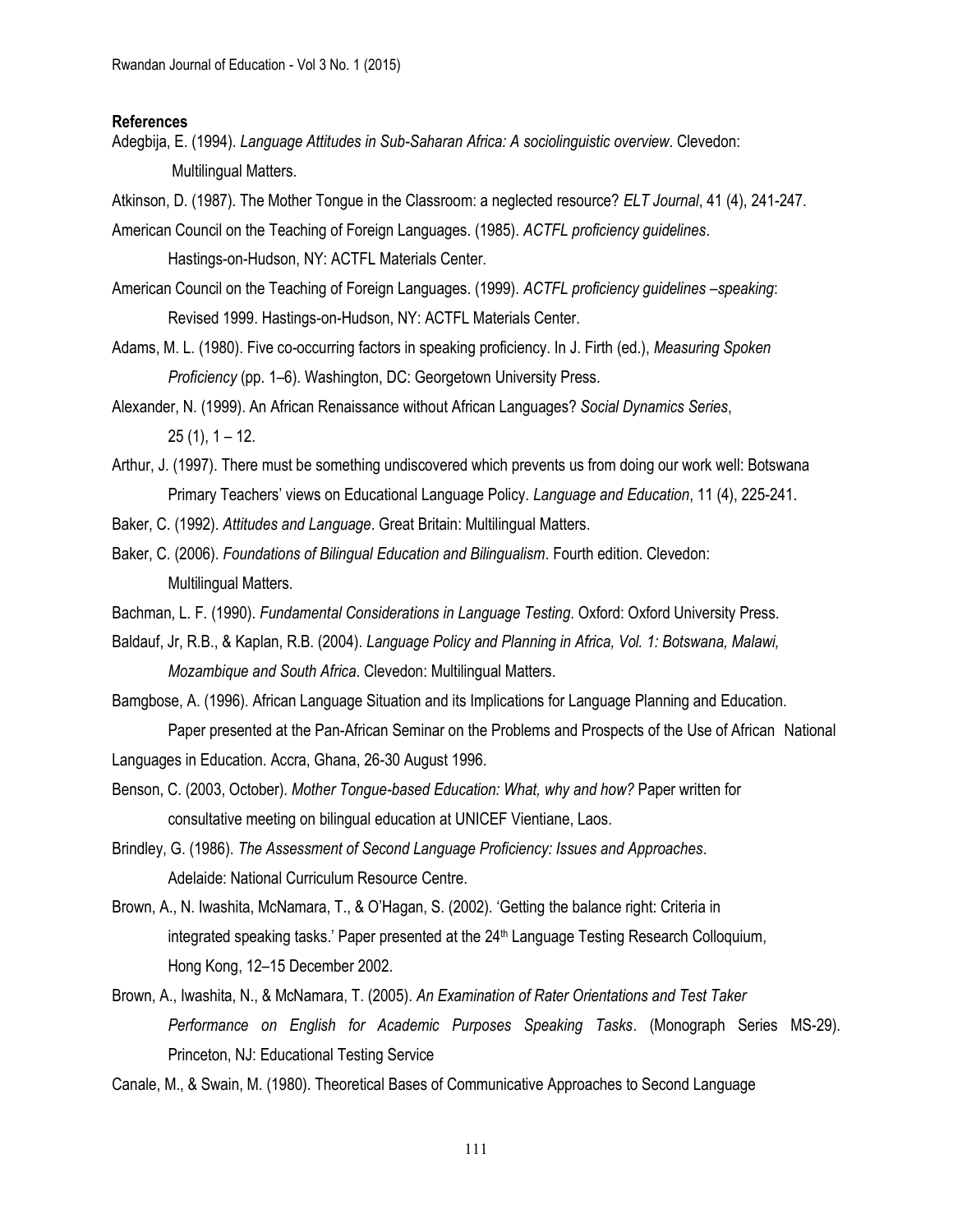Teaching and Testing. *Applied Linguistics*, 1 (1), 1-47.

- Canale, M. (1983). From communicative competence to communicative language pedagogy. In J. C. Richards & R. W. Schmidt (Eds.), *Language and Communication*. New York: Longman.
- Creswell, J. W. (2009). *Research Design: Qualitative, Quantitative and Mixed Methods Approaches*. Third edition. Thousand Oaks, CA: SAGE Publications.

Cummins, J. (2000). *Language, Power and Pedagogy: Bilingual Children in the Crossfire*. Clevedon: Multilingual Matters.

- Cummins, J. (2003). Bilingual Children's Mother Tongue: Why Is It Important for Education? Retrieved from <http://www.iteachilearn.com/cummins/mother.html> (Accessed 20 August, 2014).
- Droop, M., &Verhoeven, L. (2003). Language proficiency and reading ability in first- and second-language learners. *Reading Research Quarterly*, 38 (1), 78-103.

De Jong, J. H. A. L., & van Ginkel, L. W. (1992). Dimensions in oral foreign language proficiency. In J. H. A. L.

De Jong (Ed.), *The Construct of Language Proficiency* (pp. 112–40). Philadelphia: John Benjamin.

Douglas, D. (1994). Quantity and quality in speaking test performance. *Language Testing,* 11 (2), 125–44.

- Galloway, V. (1987). From defining to developing proficiency. A new look at the decision. In H. Byrnes (Ed.), *Defining and Developing Proficiency: Guidelines, Implementations, and Concepts* (pp.25–73). Lincolnwood, IL: National Textbook Company.
- Geva, E. (2006). Second-Language Oral Proficiency and Second-Language Literacy. In D. August, & T. Shanahan (Eds.), *Developing Literacy in Second-Language Learners: A Report of the National Literacy Panel on Language-Minority Children and Youth* (pp.123-140). Mahwah, NJ: Lawrence Erlbaum.
- Haynes, J. (2007). Explaining BICS and CALP. Retrieved from [http://www.everythingesl.net/inservices/bics\\_calp.php](http://www.everythingesl.net/inservices/bics_calp.php) (Accessed 13 April 2014).
- Heines, B. (1992). Language Policies in Africa. In R. Herbert (Ed.), *Language and society in Africa: The theory and practice of sociolinguistics* (pp.23–36). Johannesburg: Witwatersrand University Press.
- Heugh, K. (2002). Recovering Multilingualism: Recent Language-policy Developments. In R. Mesthrie (Ed.), *Language in South Africa* (pp. 449–475). Cambridge: Cambridge University Press.
- Higgs, T., & Clifford, R. (1982). The push towards communication. In T. V. Higgs (Ed.), *Curriculum, Competence, and the Foreign Language Teacher* (pp. 57–79). Lincolnwood, IL: National Textbook Company,
- Iwashita, N., Brown, A., McNamara, T., & O'Hagan, S. (2008). Assessed Levels of Second Language Speaking Proficiency: How Distinct? *Applied Linguistics,* 29 (1), 24-49.
- Kabanza, F. (2003). *Redynamisation du Bilinguisme Précoce au Rwanda*. Unpublished Master's dissertation. Université de Rouen, Rouen.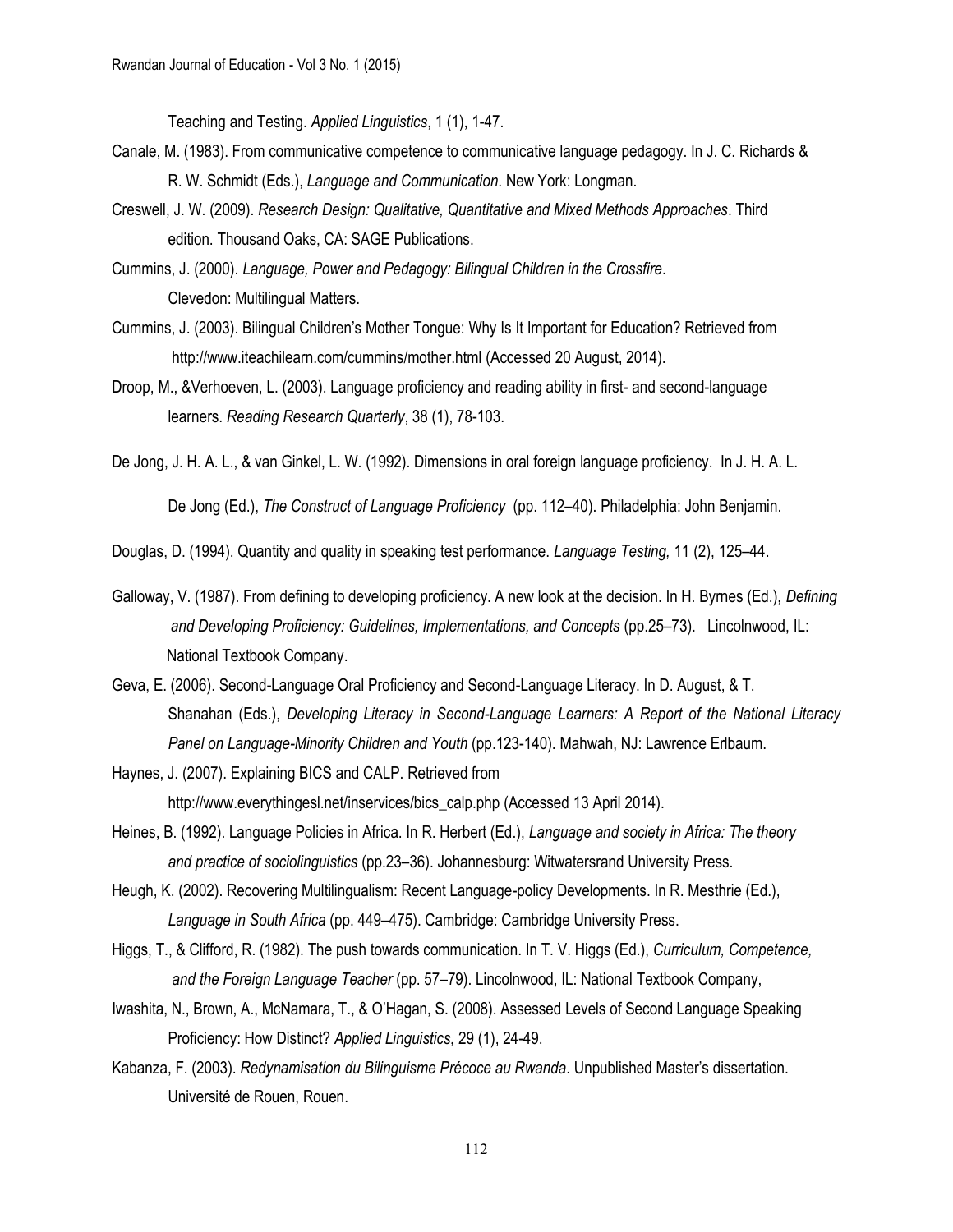- Kamwangamalu, N. (2000). *Language Policy and Mother-tongue Education in South Africa: The Case for a Market-oriented Approach*. Georgetown University Round Table on Languages and Linguistics. Washington, DC: Georgetown University Press.
- Karangwa, J.D. (1996). Rwanda: Vers une Nouvelle Politique Linguistique? In C. Juillard, L. & J. Calvet (Eds.), *Les Politiques Linguistiques, Mythes et Réalités* (pp. 215-221). Universités Francophones, AUPELF / UREF.
- Kasanga, L. A. (2012). English in the Democratic Republic of the Congo. *World Englishes*, 31 (1), 48–69.
- Mackey, W. F. (1984). Mother tongue education: Problems and prospects. *Prospects*, No. 1.
- Mackey, A., & Gass, S. M. (2005). *Second Language Research: Methodology and Design*. Mahwah, N.J.: Lawrence Erlbaum.
- Magnan, S. (1988). Grammar and the ACTFL oral proficiency interview: Discussion and data'. *The Modern Language Journal,* 72 (3), 266–276.
- McNamara, T. (1990). Item response theory and the validation of an ESP test for health professionals. *Language Testing,* 7 (1), 52–75.
- McNamara, T. F. (1996). *Measuring Second Language Performance*. London: Longman.
- McNamara, T. F. (2003). Looking back, looking forward. Rethinking Bachman. *Language Testing*, 20 (4), 466-473.
- Ministère Rwandais de l'Enseignement Primaire et Secondaire. (1984). Actes du colloques: L'aménagement linguistique et terminologique au Rwanda: Bilan et perspectives. Kigali, tenu du 13 au 27 février 1984. *Publications Conseil International de Recherche et d'Etude en Linguistique Fondamentale et Appliquée* (CIRELFA).
- [Mordaunt, O. G.](http://www.eric.ed.gov/ERICWebPortal/search/simpleSearch.jsp;jsessionid=D6f2Xlg+HeG-xmvlEX7UPg__.ericsrv002?_pageLabel=ERICSearchResult&_urlType=action&newSearch=true&ERICExtSearch_SearchType_0=au&ERICExtSearch_SearchValue_0=%22Mordaunt+Owen+Glen%22) (1991). Attitudes of Swazi Teacher Trainees towards First Official Language. *Journal of Multilingual and Multicultural Development*, 12 (3), 205-219.
- Moumouni, A. (1975). The Return to National Languages and Cultures. *Prospects,* 5 (1), 63-70.
- Munyakazi, L. (1984). *La situation sociolinguistique du Rwanda: Aspects endocentrique et exocentrique*. Unpublished PhD thesis. Université de Nice, Nice.
- Ndayipfukamiye, L. (1994). Codeswitching in Burundi primary class-rooms. In C.M. Rubagumya (Ed.), *Teaching and Researching Language in African Classrooms*. Clevedon: Multilingual Matters.
- Ngugi, W. T. (1987). *Decolonizing the Mind: The Politics of Language in African Literature*. London: James Currey.
- Niyibizi, E. (2010). *An Evaluation of the Rwandan Trilingual Policy in some Nursery and Primary Schools in Kigali City*. Unpublished Master's Dissertation. University of South Africa, Pretoria.
- Niyibizi E. (2014). *Foundation Phase Learners' and Teachers' Attitudes and Experiences with the Rwandan*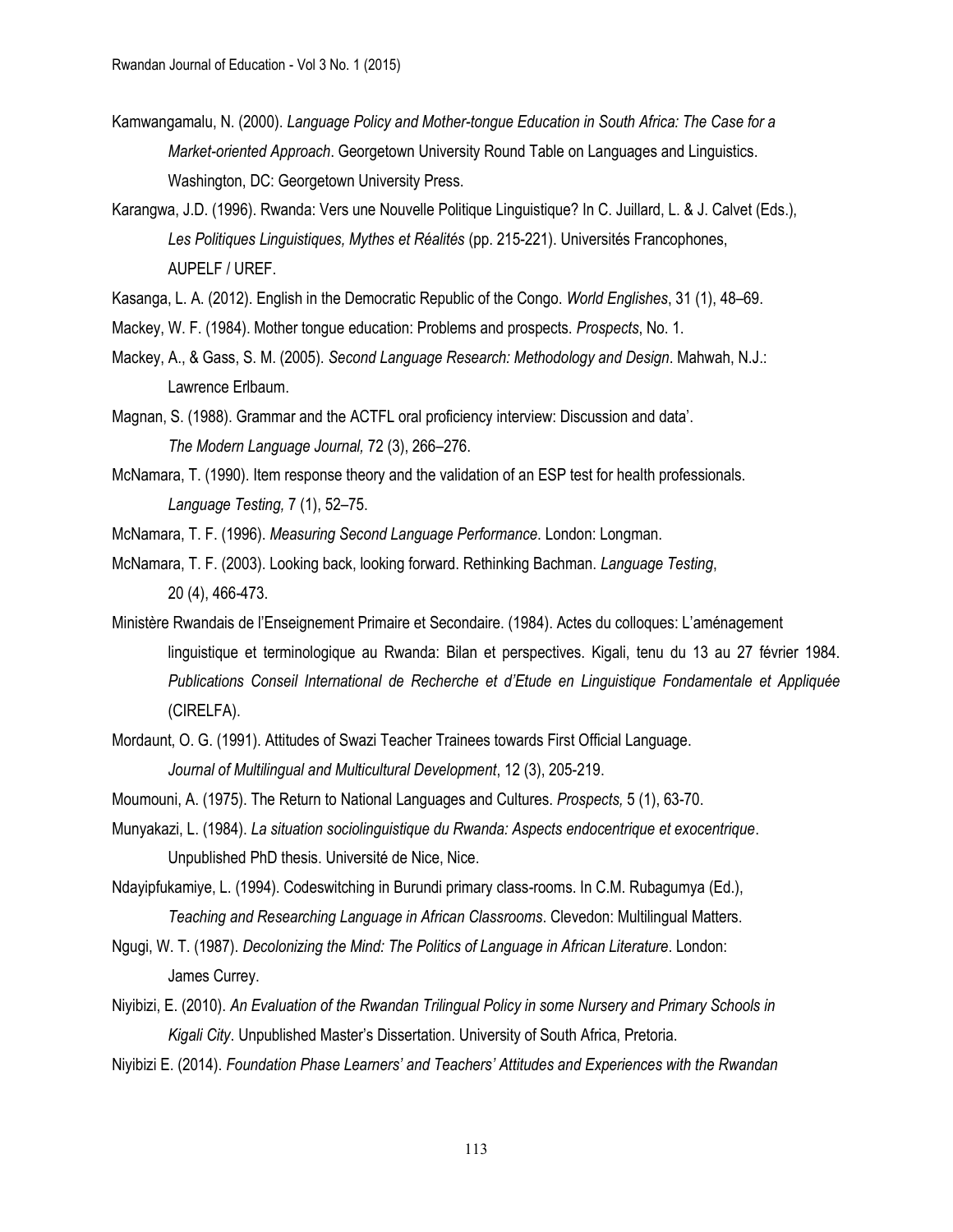*Language-in-Education Policy Shifts*. Unpublished PhD thesis. The University of the Witwatersrand, Johannesburg.

Niyibizi E. (2015). Language-in-Education Policy Shifts in an African Country: Colonial Confusion and Prospects For the Future. In: Makalela, L. (ed). 2015. *New Directions in Language and Literacy Education for Multilingual Classroom in Africa.* Cape Town: CASAS.

Niyomugabo, C. (2008). *La Glottopolitique du KIE/Rwanda: Contribution à une Sociolinguistique Educative.* Unpublished PhD thesis. Université de Lome.

- Nsanzabiga, E. (1988). *Structures Prosodiques Comparées du Rushobyo et du Kinyarwanda*. Unpublished PhD thesis.Université de Nice, Nice.
- Nyati- Ramahobo, L. (1998). Language Planning and Education in Botswana. *PRAESA*: Cape Town.
- Nyati- Ramahobo, L. (2000). The Language Situation in Botswana. *Current Issues in Language Planning*, 1 (2), 243-249.
- Ogbu, J. (1982). Cultural Discontinuities and Schooling. *Anthropology and Education Quarterly*, 13 (4), 290-307.
- Oliver, R., & Purdie, N. (1998). The Attitudes of Bilingual Children to their Languages. *Journal of Multilingual and Multicultural Development*, 19 (3), 199-211.
- Parry-Williams, J. (1998). *Evaluation, Primarily by Children Evaluators on the SC UK Female Headed Households Project*, Tajikistan, SC UK.
- Pattanayak, D. P. (1981). *Multilingualism and Mother Tongue Education*. Oxford: Oxford University Press.
- Phillipson, R. (1992). *Linguistic imperialism*. Oxford: Oxford University Press.
- Piggin, G. (2012). What are our tools really made out of? A critical assessment of recent models of language proficiency. *Polyglossia,* 22, 79-87.
- Rassool, N. (2007). *Global Issues in Language, Education and Development: Perspectives from Postcolonial Countries*. Buffalo: Multilingual Matters.
- Republic of Rwanda. (2003). Revised Constitution adopted on 4th June 2003. Kigali, Rwanda.
- Rubagumya, C.M. (1990). Language in Tanzania. In C.M. Rubagumya (Ed), *Language in Education in Africa: A Tanzanian Perspective.* Bristol: WBC print Ltd.
- Rubango, N. ya. (1986). Le Francais au Zaire: Langue 'superieure' et chances de 'survie' dans un pays Africain. *Language Problems and Language Planning*, 10 (3), 253–271.
- Rwanda's Ministry of Cabinet Affairs MINICAAF. (2008, October 8). Decisions of Cabinet Meeting held on 8th October 2008, Kigali. Retrieved from [http://primature.gov.rw](http://primature.gov.rw/) (Accessed 2 June, 2014).
- Rwanda's Ministry of Cabinet Affairs (2011, February 11). Decisions of Cabinet Meeting held on 11<sup>th</sup> February 2011, Kigali. Retrieved from [http://primature.gov.rw](http://primature.gov.rw/) (Accessed 2 June, 2014).
- Rwanda's Ministry of Education MINEDUC. (1995). A Report on the First Conference on Trilingual Policy Planning in Rwanda. Kigali, Rwanda.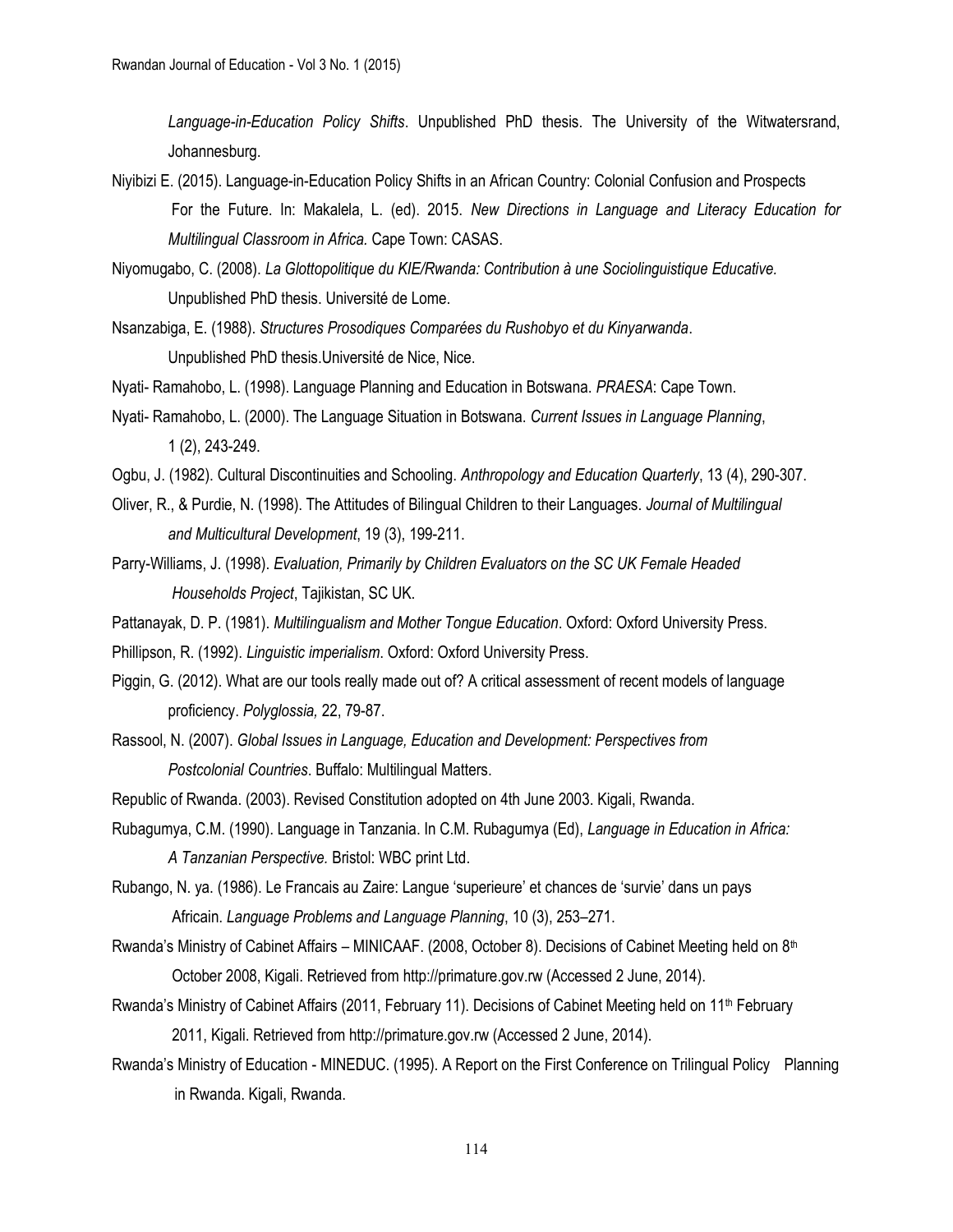- Rwanda's Ministry of Education. (2004). *Rapport du Séminaire de Concertation sur l'Intégration des Langues Nationales dans les Systèmes Educatifs, tenu du 14 au 16 Décembre 2004*. [Report on workshop on the integration of national languages in educational system, held on 14-16<sup>th</sup> December 2004]. Kigali, Rwanda.
- Rwanda's Ministry of Education. (2008). Education Sector Strategic Plan 2008-2012. Kigali, Rwanda. Retrieved fro[m http://mineduc.gov.rw](http://mineduc.gov.rw/) (Accessed 17 March 2014).
- Rwanda's Ministry of Education. (2011). "*Cabinet Paper" yerekeranye no kwigisha mu Kinyarwanda mu mashuri y'incuke no mu cyiciro cya mbere cy'amashuri abanza* [Cabinet paper about teaching in Kinyarwanda at nursery and lower primary school levels]. Kigali, Rwanda.
- Rwanda's Ministry of Finance and Economic Planning MINECOFIN. (2005). *A Synthesis of the Analyses of the 2002 Census of Rwanda: Third Population and Housing Census in Rwanda, August 15th 2002*. National Census Service. Kigali, Rwanda.
- Rwanda's Ministry of Finance and Economic Planning. (2014). *Fourth Population and Housing Census, Rwanda, 2012: Thematic Report Education characteristics of the population*. National Institute of Statistics of Rwanda. Kigali, Rwanda.
- Samuels, J. (1995). Multilingualism in the Emerging Educational Dispensation. *Proceedings of the Southern Africa Applied Linguistics Association*, 15, 75–84. University of Stellenbosch.
- Samuelson, B. L., & Freedman, S. W. (2010). Language Policy, Multilingual Education, and Power in Rwanda. *Language Policy*, 9, 191-215.
- Savignon, S.J. (1972). *Communicative competence: an experiment in foreign-language teaching*. Philadelphia: Center for Curriculum Development.
- Schultz, R. A. (1977). Discrete-point versus simulated communication testing in foreign languages. *The Modern Language Journal*, 61 (3), 94-100.
- Shohamy, E. (1994). The validity of direct versus semi-direct oral tests. *Language Testing*, 16, 99–123.
- Siatchitema, A. K. (1992). When Nationalism Conflicts with Nationalist Goals: Zambia. In N. T. Crawhall (Ed.), *Democratically Speaking (pp. 17-21)*. Cape Town: National Language Project.
- Sibomana, E. (2015). The Roles of Kinyarwanda and English for High Quality Education: New Directions for the Future. In: Makalela, L. (ed). 2015. *New Directions in Language and Literacy Education for Multilingual Classroom in Africa.* Cape Town: CASAS.
- Skutnabb-Kangas, T. (2000). *Linguistic Genocide in Education – or Worldwide Diversity and Human Rights*. Mahwah, NJ: Erlbaum.
- Spolsky, B. (1989). *Conditions for Second Language Learning: Introduction to a general theory*. Oxford: Oxford University Press.
- Spolsky, B. (2004). *Language Policy*. Cambridge: Cambridge University Press.
- Storch, N., & Wiggleworth, G. (2003). Is There a Role for the Use of the L1 in an L2 Setting? *TESOL Quarterly*,